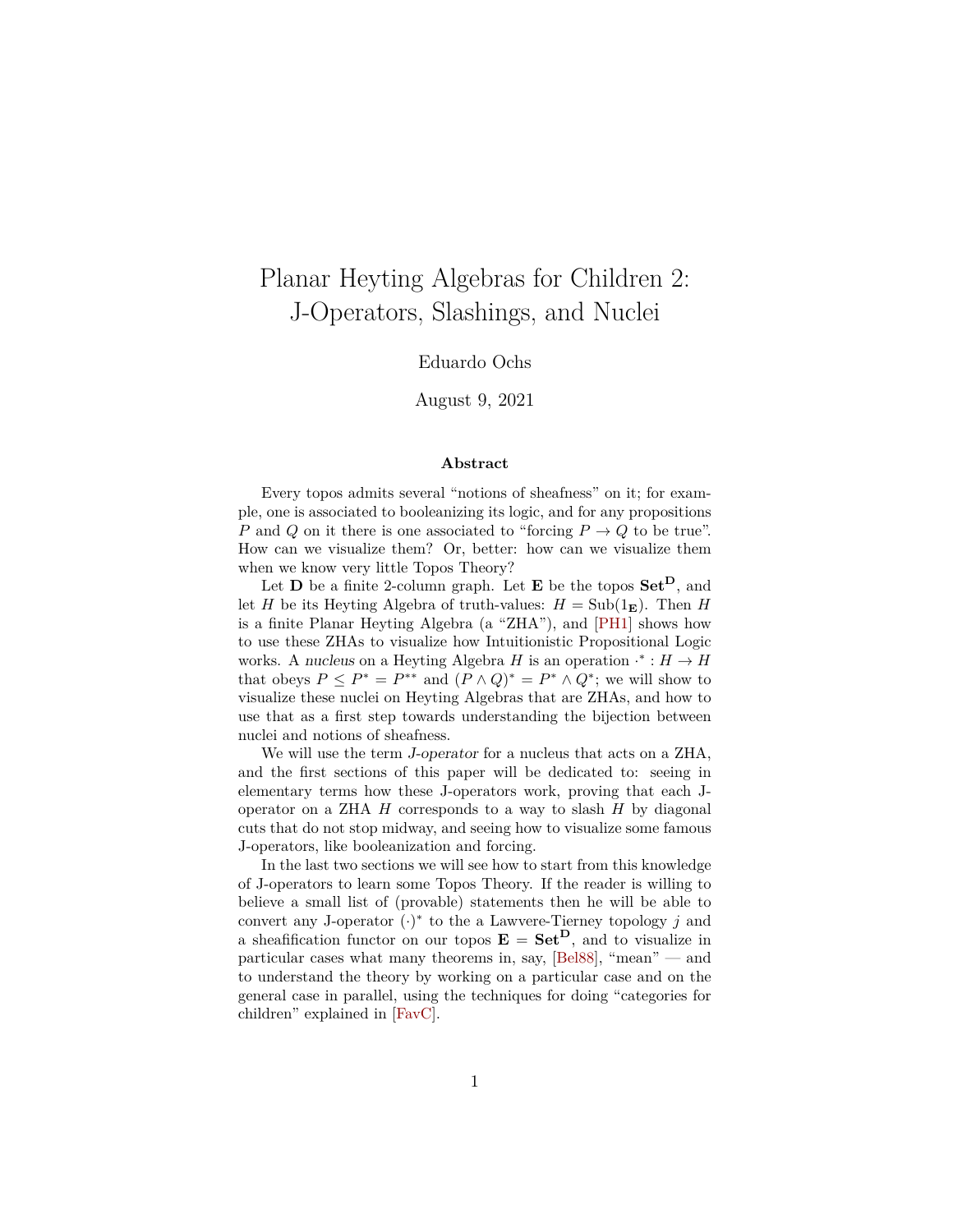### **Contents**

| 0        | <b>Background</b><br>3                                           |    |  |  |  |  |
|----------|------------------------------------------------------------------|----|--|--|--|--|
| 1        | <b>Question marks and slashings</b>                              |    |  |  |  |  |
|          | 1.1                                                              | 5  |  |  |  |  |
|          | 1.2                                                              | 6  |  |  |  |  |
|          | From slashings to question marks and vice-versa<br>$1.3^{\circ}$ |    |  |  |  |  |
| $\bf{2}$ | J-operators<br>9                                                 |    |  |  |  |  |
| 3        | Cuts stopping midway                                             |    |  |  |  |  |
|          |                                                                  | 12 |  |  |  |  |
| 4        | How J-operators interact with connectives<br>13                  |    |  |  |  |  |
| 5.       | <b>Valuations</b>                                                |    |  |  |  |  |
| 6        | <b>Polynomial J-operators</b>                                    |    |  |  |  |  |
|          | 6.1                                                              |    |  |  |  |  |
|          | 6.2                                                              | 23 |  |  |  |  |
|          | All slash-operators are polynomial<br>6.3                        | 25 |  |  |  |  |
| $7 -$    | $\bf 27$<br><b>Toposes</b>                                       |    |  |  |  |  |
|          | 7.1                                                              | 27 |  |  |  |  |
|          | $7.2^{\circ}$                                                    | 27 |  |  |  |  |
| 8.       | <b>Visual intuition</b><br>30                                    |    |  |  |  |  |

Status of these notes: this is my  $n$ -th attempt to rewrite these notes to make them publishable as a journal article, or at least publishable on Arxiv. The sections  $0-6.3$  $0-6.3$  are practically in final form; most of them are stable since 2[0](#page-2-0)19, but I rewrote the sections  $0-1.3$  and  $3.1$  in August 2021 and I need to revise them. Everything from the section [7](#page-26-0) onwards will be totally rewritten to make this paper work a complement to [\[Och20\]](#page-31-3) and [\[FavC\]](#page-31-2) and as a preparation and motivation to them for people who know very little Category Theory.

For the most recent version see: <http://angg.twu.net/math-b.html#zhas-for-children-2>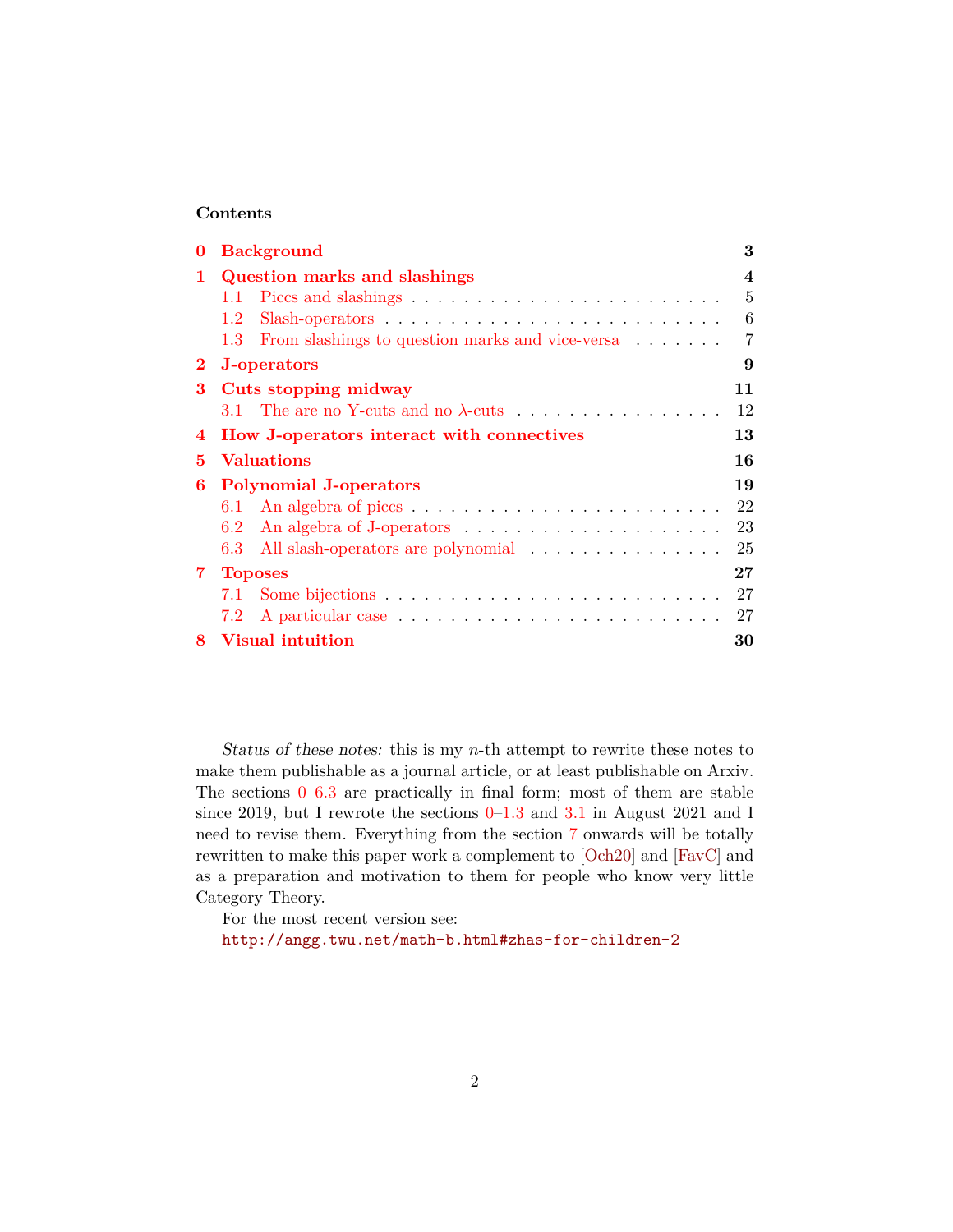# <span id="page-2-0"></span>**0 Background**

One of the main constructions of [\[PH1\]](#page-31-0) is a bijection between (proper) 2 column graphs and Planar Heyting Algebras. For example, in

$$
(P, A) = \begin{pmatrix} -5 \\ \frac{1}{4} \\ 3 \\ \frac{3}{4} \\ 2 \\ \frac{1}{4} \\ 1 \end{pmatrix} \qquad H = \mathcal{O}_A(P) = \begin{pmatrix} 35 \\ 34 & 25 \\ 33 & 24 \\ 22 & 13 \\ 12 & 03 \\ 11 & 02 \\ 10 & 01 \\ 00 \end{pmatrix}
$$

the 2-column graph  $(P, A)$  has left height 3 and right height 5; its set of points is

$$
P = \{3\_ , \ldots , 1\_ , \_1, \ldots , \_5\}
$$

and its set of arrows A is made of all the vertical, or intra-column, arrows going one step down plus two intercolumn arrows:  $2 \leftarrow 4$  and  $2 \rightarrow 2$ . We will use the 2-column graph  $(P, A)$  above in all examples in this section.

A pile is a subset of  $P$  of the form:

$$
\mathsf{pile}(ab) = \{a\_,\ldots,1\_,\_,1,\ldots,\_,b\}
$$

We say that a subset  $U \subseteq P$  obeys an arrow  $v \to w$  when it obeys  $v \in U \to$  $w \in U$ ; for example, pile(14) obeys  $2 \rightarrow 2$  but violates  $2 \leftarrow 4$ . The subsets of P that obey all the vertical arrows are exactly the piles.

The order topology  $\mathcal{O}_A(P)$  is the set:

$$
\mathcal{O}_A(P) = \{ U \subseteq P \mid \forall (v \to w) \in A. \ U \text{ obeys } v \to w \}
$$
  
= 
$$
\{ U \subseteq P \mid U \text{ obeys all arrows in } A \}
$$

In contexts in which a 2CG  $(P, A)$  is defined the letter H will always denote the order topology  $\mathcal{O}_A(P)$  regarded as a Heyting Algebra.

Section 3 of [\[PH1\]](#page-31-0) defines a way to interpret each  $ab \equiv \text{pile}(ab)$  as a point of  $\mathbb{Z}^2$ , by:

$$
ab \equiv (0,0) + a\overrightarrow{(-1,1)} + b\overrightarrow{(1,1)}
$$

i.e.: start at  $(0, 0)$ , then walk a steps northwest and b steps northeast. The '≡' here is pronounced "can be interpreted as".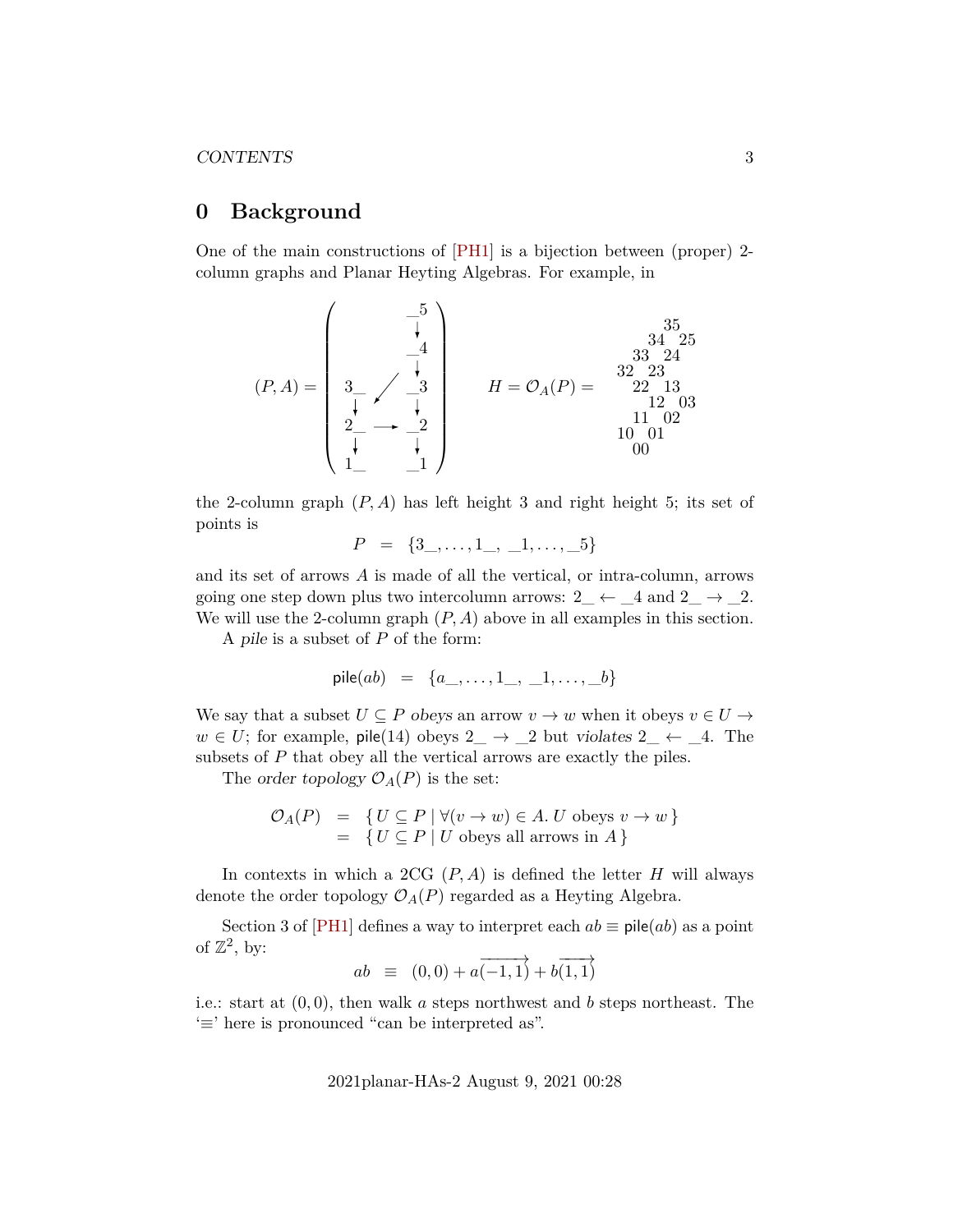#### CONTENTS 4

It is easy to see that  $22 \in \mathcal{O}_A(P)$  but  $21 \notin \mathcal{O}_A(P)$ ; the arrow  $2 \rightarrow 2$ forbids 21, and all the piles that can be obtained by walking southwest and northwest from  $21$  — let's denote the set of those piles by swnw $(21)$  — are also forbidden. Similarly, 24 is open but 14 is not, and  $2 \leftarrow 4$  forbids all piles in the set  $\mathsf{sene}(14)$ . If we draw all piles and then erase the ones forbidden by  $2 \rightarrow 2$  and  $2 \leftarrow 4$  we get exactly all the piles in the  $\mathcal{O}_A(P)$  of the example above, and this holds in general.

We say that two piles ab and cd in  $\mathcal{O}_A(P)$  are neighbors — notation:  $ab \sim_1 cd$  — when they differ by exactly one element; for example, 24  $\sim_1 25$ but 34  $\chi$ <sup>1</sup> 25 and 25  $\chi$ <sup>1</sup> 25. Let  $\sim$ <sup>\*</sup><sub>1</sub> be the transitive-reflexive closure of  $\sim_1$ , and let's say that  $\mathcal{O}_A(P)$  is  $\sim_1^*$ -connected if all piles of  $\mathcal{O}_A(P)$  are  $\sim_1^*$ -equivalent. Section 15 of [\[PH1\]](#page-31-0) shows an  $\mathcal{O}_A(P)$  is ~<sub>1</sub>-connected iff  $(P, A)$ is acyclic.

We will say that a 2-column graph  $(P, A)$  is proper iff it is finite and acyclic. A Planar Heyting Algebra (or: a "ZHA") is a finite subset of  $\mathbb{Z}^2$ that "is" the order topology for a proper 2CG. From here onwards all our 2CGs will be implicitly proper.

Here are some examples of ZHAs (drawn with bullets insted of with 2-digit numbers):



The two basic themes in [\[PH1\]](#page-31-0) are that we can interpret Intuitionistic Propositional Logic on ZHAs and that we can use ZHAs to develop visual intuition about IPL. Here we will take that one step ahead. Take IPL and add a modal operator  $\cdot^*$  to it, with axioms that assert that  $P \leq P^* \leq P^{**}$ and  $(P \wedge Q)^* = P^* \wedge Q^*$ . Call this new logic IPL<sup>\*</sup>. Here we will see how to use ZHAs with slashings to develop visual intuition about IPL<sup>∗</sup> , and in the last sections we will see how to use this visual intuition to learn some ideas about toposes and sheaves, and we will see how to formalize what this "visual intuition" works.

# <span id="page-3-0"></span>**1 Question marks and slashings**

A set of question marks on a 2CG  $(P, A)$  is a subset  $Q \subseteq P$ . We write a 2CG with question marks as  $((P, A), Q)$ , and we represent this Q graphically by writing a '?' close to each element of  $P$  that belongs to  $Q$ , as in the figure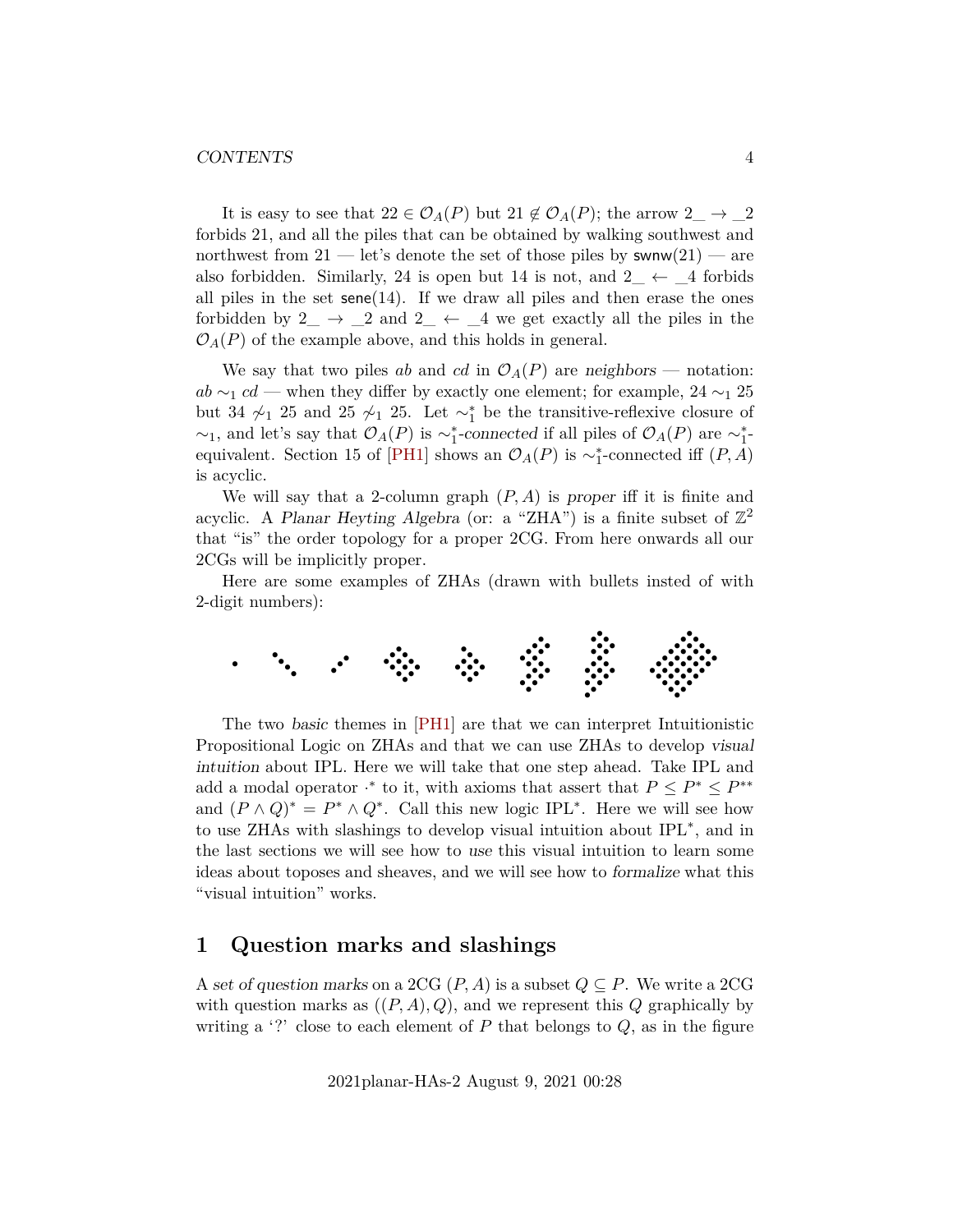#### CONTENTS 5

below. The intended meaning of these question marks is that we want to forget the information on them and then see which elements of  $\mathcal{O}_A(P)$ become indistinguishable after this forgetting: two elements  $ab, cd \in H$ are Q-equivalent, written as ab  $\sim_Q cd$ , iff pile $(ab)\backslash Q =$  pile $(cd)\backslash Q$ . In the  $((P, A), Q)$  of the figure below we have 23 ∼ $_Q$  13  $\sim_Q 14$ .

A slashing S on a ZHA H is a set of diagonal cuts on H "that do not stop midway". These cuts are interpreted as fences that divide  $H$  in separate regions, and two elements ab,  $cd \in H$  are S-equivalent, written as ab  $\sim_S cd$ , if they belong to the same region. In the slashing at the right in the figure below we have  $11 \sim_S 23 \not\sim_S 14$ .



In [\[PH1\]](#page-31-0) we used the notation  $(P, A) \longrightarrow W \longrightarrow H$  to say that H is the ZHA associated to the 2CG  $(P, A)$ ; this "is associated to" was interpreted formally as  $\mathcal{O}_A(P) = H$ . We are now extending this to  $((P, A), Q) \longrightarrow \longrightarrow (H, S)$ — a 2CG with question marks  $((P, A), Q)$  is associated to the ZHA with slashing  $(H, S)$  when we have  $\mathcal{O}_A(P) = H$  and the equivalence relations  $\sim_Q, \sim_S \subseteq H \times H$  coincide. Note that the two ' $\rightarrow \sim \rightarrow$ 's are both pronounced as "is associated to", but they have different formal meanings.

### <span id="page-4-0"></span>**1.1 Piccs and slashings**

A picc ("partition into contiguous classes") of a "discrete interval"  $I =$  $\{0,\ldots,n\}$  is a partition P of I that obeys this condition ("picc-ness"):

 $\forall a, b, c \in \{0, \ldots, n\}$ .  $(a < b < c \land a \sim_P c) \rightarrow (a \sim_P b \land b \sim_P c)$ .

So  $P = \{\{0\}, \{1, 2, 3\}, \{4, 5\}\}\$ is a picc of  $\{0, \ldots, 5\}$ , and

$$
P' = \{\{0\}, \{1, 2, 4, 5\}, \{3\}\}\
$$

is a partition of  $\{0, \ldots, 5\}$  that is not a picc.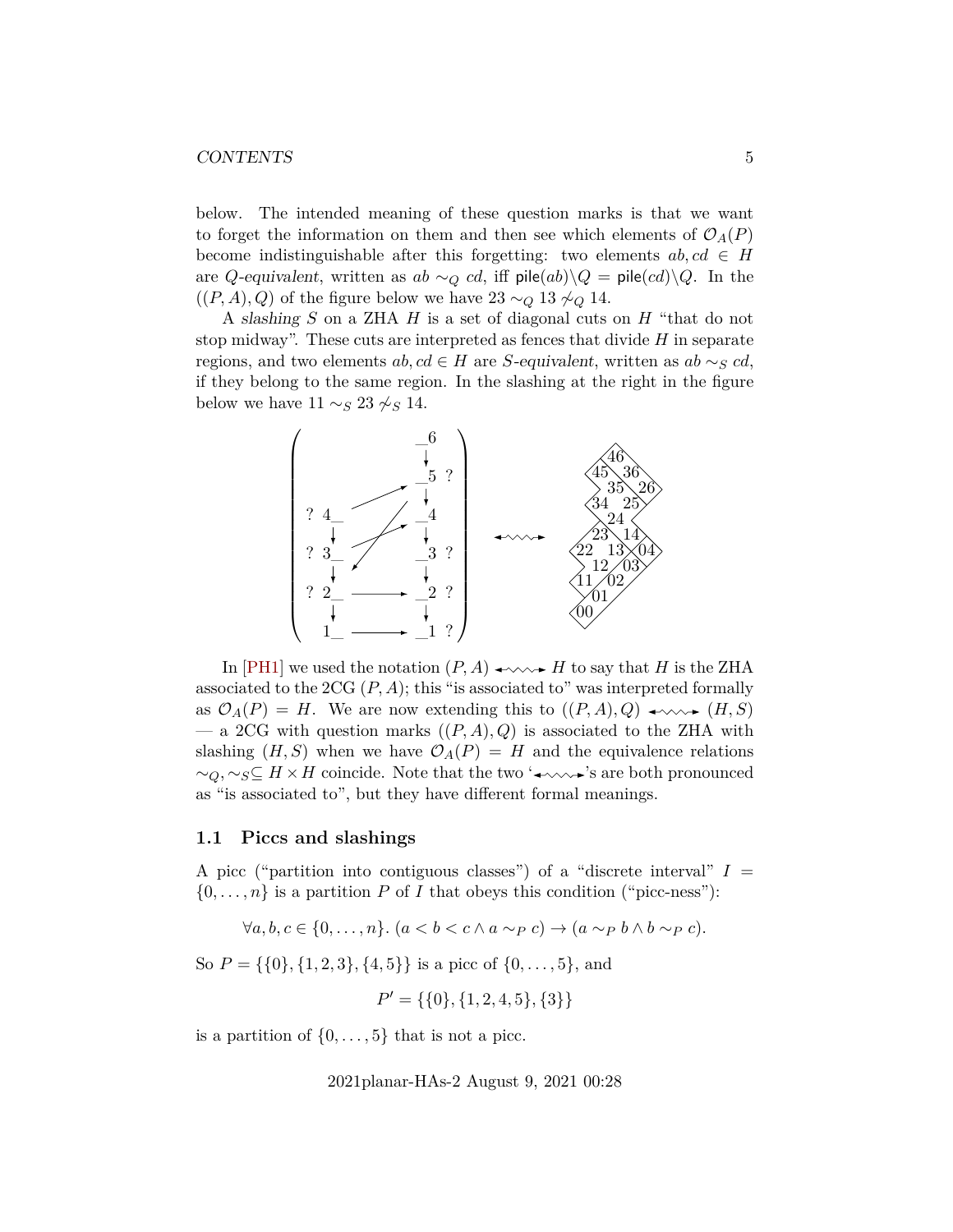A short notation for piccs is this:

 $0|123|45 \equiv \{\{0\},\{1,2,3\},\{4,5\}\}\$ 

we list all digits in the (discrete) interval in order, and we put bars to indicate where we change from one equivalence class to another.

We will represent a slashing  $S$  formally as pairs of piccs, one for the left digit and one for the right digit. Our notation for slashings as pairs will be based on this figure:



The slashing  $S$  that we are using in our examples will be represented as:

$$
S = (L, R)
$$
  
= ({{0}, {1, 2, 3, 4}}, { {0, 1, 2, 3}, {4, 5}, {6}})  
= (0|1234, 0123|45|6)  
= (4321/0, 0123\langle45\rangle6)

We use '/'s and '\'s instead of '|'s to remind us of the direction of the cuts: the '/'s correspond to cuts that go northeast and the '\'s to cuts that go northwest.

We can now define the equivalence relation  $\sim_S$  formally: if  $S = (L, R)$ then  $ab \sim_S cd$  iff  $a \sim_L c$  and  $c \sim_R d$ .

The expression " $S = (L, R)$  is a slashing on H" will mean: H is a ZHA, L is a picc on  $\{0, \ldots, l\}$ , and R a picc on  $\{0, \ldots, r\}$ , where lr is the top element of H. The domain of the equivalence relation  $\sim_S$  will be considered to be  $H$ , not  $\{0, \ldots, l\} \times \{0, \ldots, r\}.$ 

#### <span id="page-5-0"></span>**1.2 Slash-operators**

When  $S = (L, R)$  is a slashing on H we will use the notations  $[\cdot]^L$ ,  $[\cdot]^R$ ,  $\lbrack \cdot \rbrack^S$  for the equivalence classes of L, R, S and the notations  $\cdot^L$ ,  $\cdot^R$ ,  $\cdot^S$  for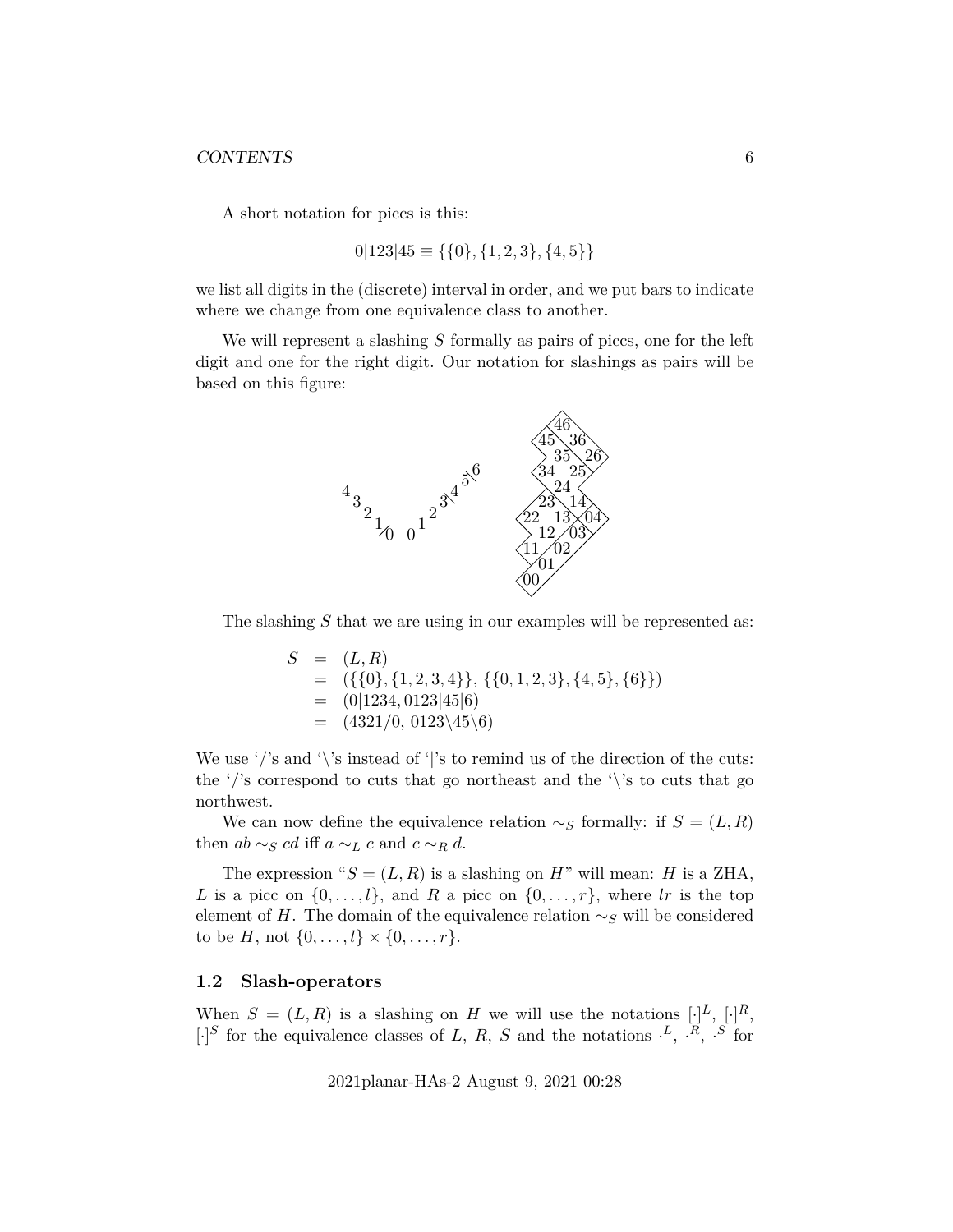the highest element in those equivalence classes. In our example we have  $[2]^L = \{1, 2, 3, 4\}, [2]^R = \{0, 1, 2, 3\}, [22]^S = \{11, 12, 13, 22, 23\}, 2^L = 4,$  $2^R = 4$ ,  $2^S = 23$ . Note that  $[a]^L \times [b]^R$ , that we define as

$$
[a]^L \times [b]^R = \{ cd \mid c \in [a]^L, d \in [b]^R \}
$$

is a rectangle (tilted 45◦ ) that may contain piles that are not open; for example,  $0.4 \in [2]^L \times [2]^R$ , and  $[22]^S \subsetneq [2]^L \times [2]^R$ .

A slash-operator on a ZHA H is a function  $\cdot^F : H \to H$  that is equal to some  $\cdot S$ . Let's do that more explicitly. A function  $\cdot F : H \to H$  if a slash-operator iff there exists a slashing S on the ZHA H such that  $\cdot^F = \cdot^S$ .

Supppose that we have a ZHA H and an arbitrary function  $\cdot^F : H \to H$ on it. Suppose that the top element of H is lr. We can define  $\sim_L$ ,  $\sim_R$ , L, R from that  $\cdot^F$  in the following way.

First we define a relation  $L_F \subset \{1, \ldots, l\}^2$  in which  $a L_F c$  is true if and only if there are  $ab, cd \in H$  with  $ab<sup>F</sup> = cd$ . We then define ∼<sub>L</sub> as the transitive-reflexive closure of  $L_F$ , and we define the partition L of  $\{1, \ldots, l\}$ as the set of equivalence classes of  $\sim_L$ . We do the same to define  $R_F \subset$  $\{1,\ldots,r\}^2$ ,  $\sim_R$ , and R. If this L is not a picc on  $\{1,\ldots,l\}$ , or if this R is not a picc on  $\{1, \ldots, r\}$ , we stop: our original  $\cdot^F$  is not a slash-operator. If both L and R are piccs, we define  $\cdot^L$ ,  $\cdot^R$ , and  $\cdot^S$  as in the beginning of the section, and we test if this  $\cdot^{S}$  if equal to our original  $\cdot^{F}$ . If they are equal then our  $\cdot^F$  is a slash-operator; if  $\cdot^S \neq \cdot^F$  then our  $\cdot^F$  is not a slash-operator.

#### <span id="page-6-0"></span>**1.3 From slashings to question marks and vice-versa**

Let's write  $A \bigtriangleup B$  for the symmetric difference between two sets, and  $H_u^2$ for the subset of  $H^2$  formed by the pairs of neighboring points of H whose difference is exactly u:

$$
H_u^2 = \{ (ab, cd) \in H^2 \mid ab \bigtriangleup cd = \{u\} \}
$$

There are several ways to convert a slashing to question marks and viceversa. They are all based on this idea: if one pair  $(ab, cd) \in H_u^2$  is Sequivalent, then all the other pairs will also be, and this means that all these pairs have to be Q-equivalent — which means  $u \in Q$ . So:

$$
Q = \{ u \in P \mid \exists (ab, cd) \in H_u^2 \ldots ab \sim_S cd \}
$$
  
= 
$$
\{ u \in P \mid \forall (ab, cd) \in H_u^2 \ldots ab \sim_S cd \}
$$

Here is a simple way to do that conversion visually. Choose any path from the bottom element of the ZHA to its top element that is made of one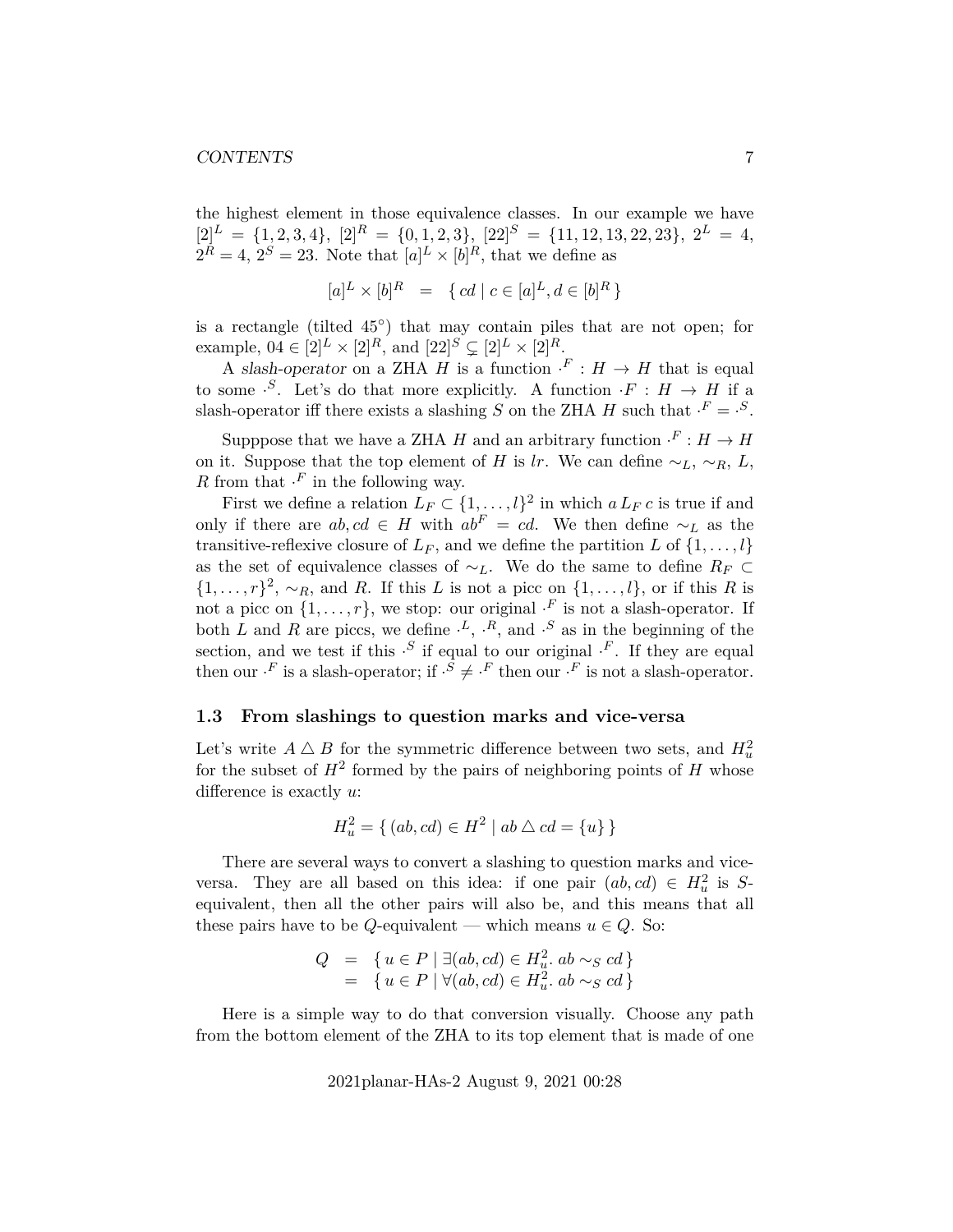unit steps northwest or northeast — for example, this one:

$$
(a_0b_0, a_1b_1, \ldots a_{10}b_{10}) = (00, 01, 02, 03, 04, 14, 24, 34, 35, 36, 46)
$$

If we are converting from a slashing to question marks, then for each step from one element of the ZHA to the next one, say, from ab to cd, check if we have crossed one of the cuts of the slashing; if we haven't then we've moved between two S-equivalent points, and as they should also be Q-equivalent we add their difference  $ab \triangle cd$  to Q. If we are converting from question marks to slashings then every time that we move from a point  $ab$  to a point cd and their difference  $ab \triangle cd$  is not a question mark point then we draw a cut separating ab and cd.

In a diagram:



To convert from slashings to question marks: We have  $00 \sim_S 01 \sim_S 02 \sim_S 03$ , so  $-1, -2, -3 \in Q$ . We have  $14 \sim_S 24 \sim_S 34$  and  $34 \sim_S 35$ , so  $2, 3 \in Q$  and  $5 \in Q$ . We have  $36 \sim_S 46$ , so  $4 \in Q$ .

To convert from question marks to slashings: We have 03  $\sim_Q$  04, so we draw a cut between 03 and 04 (3\4). We have 04  $\sim_Q 14$ , so we draw a cut between 04 and 14 (1/0). We have 35  $\measuredangle_Q$  36, so we draw a cut between 35 and 36 (5\6). Our slashing is  $4321/0$  0123\45\6.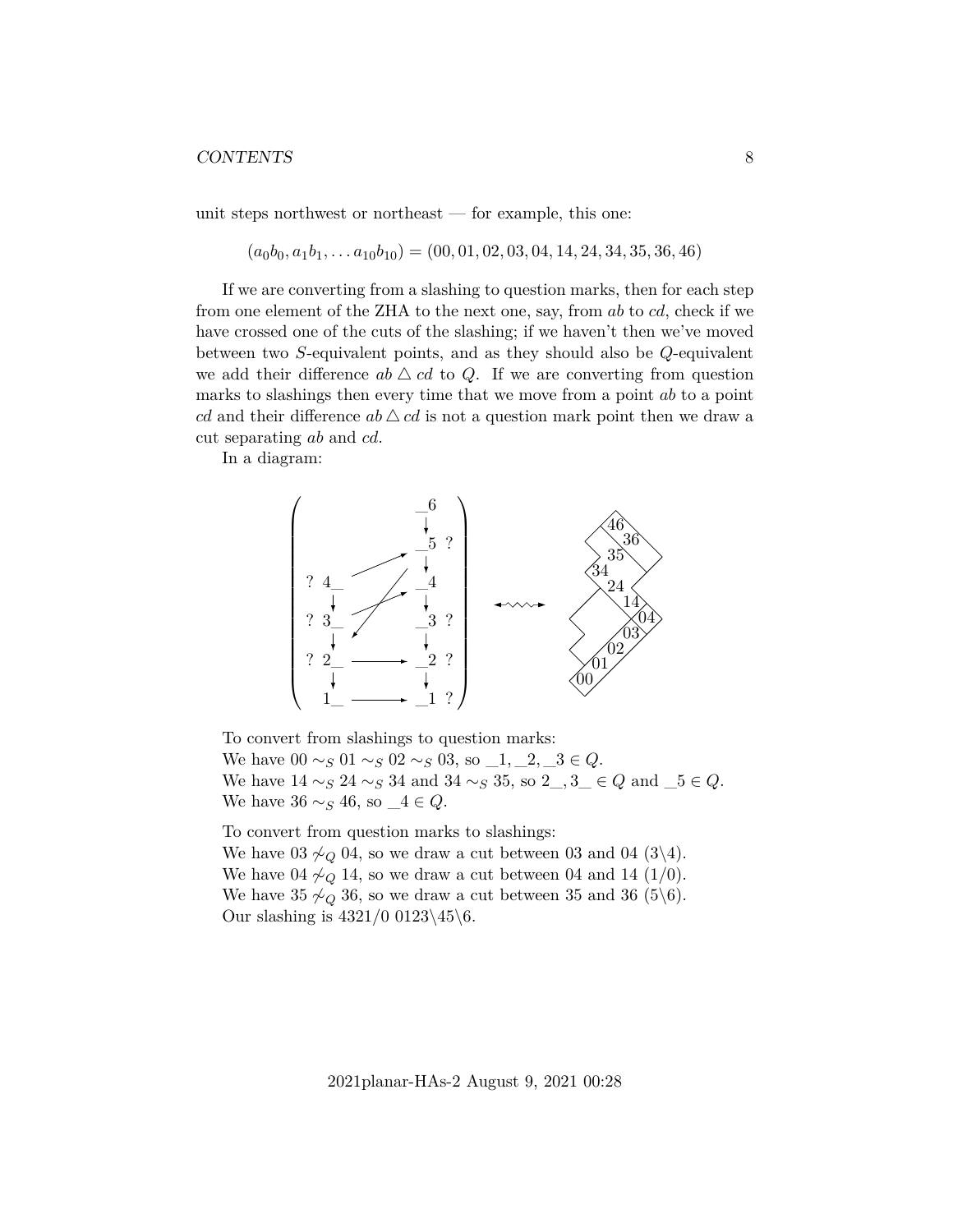### <span id="page-8-0"></span>**2 J-operators**

A J-operator on a Heyting Algebra  $H \equiv (H, \leq, \top, \bot, \wedge, \vee, \rightarrow, \leftrightarrow, \neg)$  is a function  $J : H \to H$  that obeys the axioms 11, 12, 13 below; we usually write  $J$  as  $\cdot^* : H \to H$ , and write the axioms as rules.

$$
\overline{P \le P^*} \ \, \text{J1} \qquad \overline{P^* = P^{**}} \ \, \text{J2} \qquad \overline{(P \wedge Q)^* = P^* \wedge Q^*} \ \, \text{J3}
$$

J1 says that the operation  $\cdot^*$  is non-decreasing.

 $J2$  says that the operation  $\cdot^*$  is idempotent.

J3 is a bit mysterious but will have interesting consequences.

A J-operator induces an equivalence relation and equivalence classes on  $H$ , like slashings do:

$$
P \sim_J Q \quad \text{iff} \quad P^* = Q^* \\
 [P]^J \ := \ \{ Q \in H \mid P^* = Q^* \}
$$

The equivalence classes of a J-operator J are called J-regions.

The axioms J1, J2, J3 have many consequences. The first ones are listed in Figure [1](#page-9-0) as derived rules, whose names mean:

Mop (monotonicity for products): a lemma used to prove Mo,

Mo (monotonicity):  $P \leq Q$  implies  $P^* \leq Q^*$ ,

Sand (sandwiching): all truth values between  $P$  and  $P^*$  are equivalent,

 $\mathsf{EC}\&$ : equivalence classes are closed by ' $\&$ ',

EC∨: equivalence classes are closed by '∨',

ECS: equivalence classes are closed by sandwiching,

Take a J-equivalence class,  $[P]^J$ , and list its elements:  $[P]^J = \{P_1, \ldots, P_n\}.$ Let  $P_{\wedge} := ((P_1 \wedge P_2) \wedge ...) \wedge P_n$  and  $P_{\vee} := ((P_1 \vee P_2) \vee ...) \vee P_n$ . Clearly  $P_{\wedge} \leq P_i \leq P_{\vee}$  for each i, so  $[P]^J \subseteq [P_{\wedge}, P_{\vee}]$ . We will use the interval notation  $[P, R]$  to mean the set of all elements of H obeying  $P \le Q \le R$ :

$$
[P,R] = \{ Q \in H \mid P \le Q \le R \}.
$$

Using EC& and EC∨ several times we see that:

$$
(P_1 \wedge P_2 \sim_J P \qquad P_1 \vee P_2 \sim_J P
$$
  
\n
$$
(P_1 \wedge P_2) \wedge P_3 \sim_J P \qquad (P_1 \vee P_2) \vee P_3 \sim_J P
$$
  
\n
$$
\vdots \qquad \vdots
$$
  
\n
$$
((P_1 \wedge P_2) \wedge \ldots) \wedge P_n \sim_J P \qquad ((P_1 \vee P_2) \vee \ldots) \vee P_n \sim_J P
$$
  
\n
$$
P_{\wedge} \sim_J P \qquad P_{\vee} \sim_J P
$$
  
\n
$$
P_{\wedge} \in [P]^J \qquad P_{\vee} \in [P]^J
$$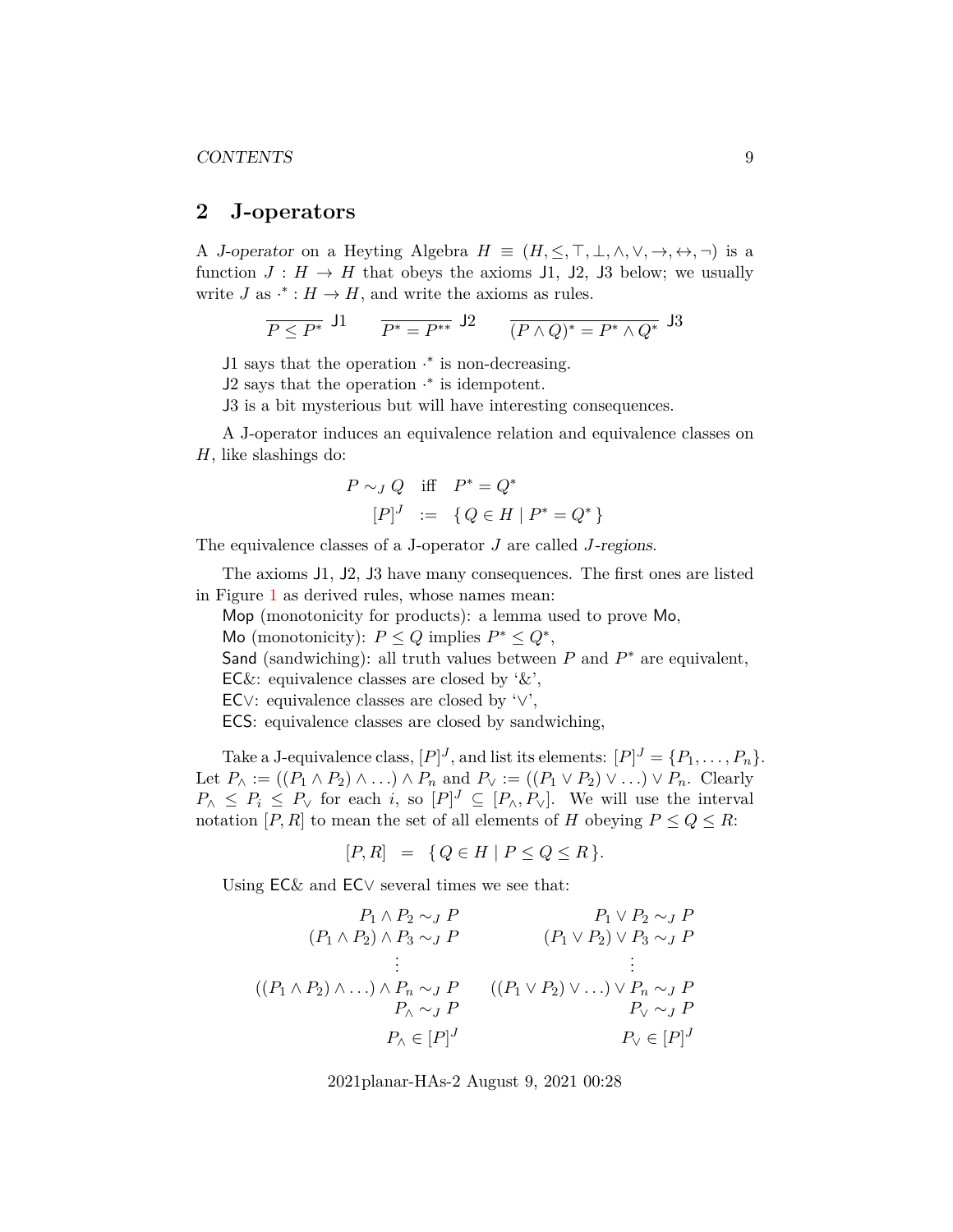$$
\frac{P \leq Q}{(P \wedge Q)^* \leq Q^*} \text{ Mop} \quad := \quad \frac{\frac{P \leq Q}{(P \wedge Q)^* = P^* \wedge Q^*} \frac{13}{P^* \wedge Q^* \leq Q^*}}{(P \wedge Q)^* \leq Q^*}
$$
\n
$$
\frac{P \leq Q}{P^* \leq Q^*} \text{ Mo} \quad := \quad \frac{\frac{P \leq Q}{P^* = (P \wedge Q)^*} \frac{P \leq Q^*}{(P \wedge Q)^* \leq Q^*}}{(P \wedge Q)^* \leq Q^*} \text{ Mop}
$$
\n
$$
\frac{P \leq Q \leq P^*}{P^* \leq Q^*} \text{ Sand} \quad := \quad \frac{\frac{P \leq Q}{P^* \leq Q^*} \text{ Mo} \frac{Q \leq P^*}{Q^* \leq P^*} \text{ Mo} \frac{P^* = P^*}{P^* \leq P^*}}{P^* = Q^*}
$$
\n
$$
\frac{P^* = Q^*}{P^* = Q^*} \text{ Sand} \quad := \quad \frac{\frac{P^* = Q}{P^* \leq Q^*} \text{ Mo} \frac{Q \leq P^*}{Q^* \leq P^*}}{P^* = Q^*} \text{ Mo}
$$
\n
$$
\frac{P^* = Q^*}{P^* = Q^*} \text{ Sand} \quad \frac{P^* = Q^*}{P^* = Q^* = (P \wedge Q)^*} \text{ J} \quad \frac{P^* = Q^*}{Q^* = P^*}
$$
\n
$$
\frac{P \leq P \vee Q}{P^* = Q^*} \text{ J} \quad \frac{\overline{Q \leq Q^*} \text{ J} \mathbf{1}}{Q^* = P^*}
$$
\n
$$
\frac{P^* = Q^*}{P^* = Q^* = (P \vee Q)^*} \text{ Sand}
$$
\n
$$
\frac{P^* = Q^*}{P^* = Q^*} \text{ Sand}
$$
\n
$$
\frac{P^* = Q^*}{P^* = Q^*} \text{ Sand}
$$
\n
$$
\frac{P \leq Q \leq R \quad R \leq R^*} \text{ J} \quad \frac{P^* = R^*}{R^* = P
$$

<span id="page-9-0"></span>Figure 1: J-operators: basic derived rules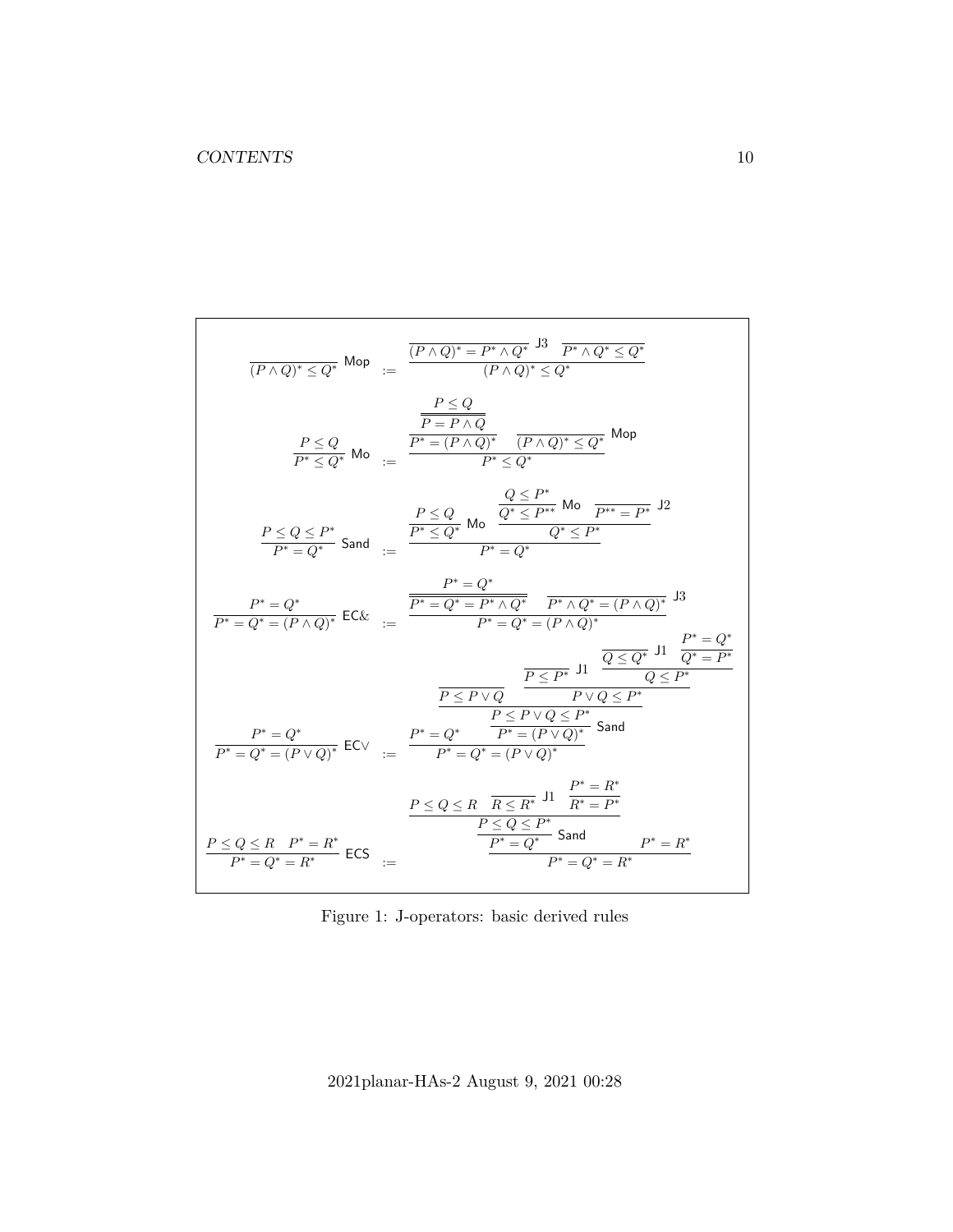and using ECS we can see that all elements between  $P_{\wedge}$  and  $P_{\vee}$  are Jequivalent to  $P$ :

$$
\frac{P_{\land} \sim_{J} P}{P_{\land}^* = P^*} \frac{P_{\lor} \sim_{J} P}{P_{\lor}^* = P^*}
$$
\n
$$
\frac{P_{\land} \le Q \le P_{\lor}}{P_{\land}^* = P_{\lor}^*} \text{ ECS}
$$
\n
$$
\frac{P_{\land}^* = Q^* = P_{\lor}^*}{Q^* = P^*}
$$
\n
$$
\frac{Q^* = P^*}{Q \sim_{J} P}
$$

so  $[P_{\wedge}, P_{\vee}] \subseteq [P]^J$ . This means that *J*-regions are intervals.

# <span id="page-10-0"></span>**3 Cuts stopping midway**

Look at the figure at the left below, that shows a partition of a ZHA  $A =$ [00, 66] into five regions, each region being an interval; this partition does not come from a slashing, as it has (four) cuts that stop midway. They are detailed at the right; the ones in which the cuts look like a 'Y' will be called Y-cuts, and the ones that look like ' $\lambda$ 's will be called  $\lambda$ -cuts. Define an operation  $\cdot^*$  on A, that works by taking each truth-value P in it to the top element of its region; for example,  $30^* = 61$ .



It is easy to see that '.\*' obeys J1 and J2; however, it does not obey  $J3$  we will prove that in sec. 3.1. As we will see, the partitions of a ZHA into intervals that obey J1, J2, J3 ae exactly the slashings; or, in other words, every J-operator comes from a slashing.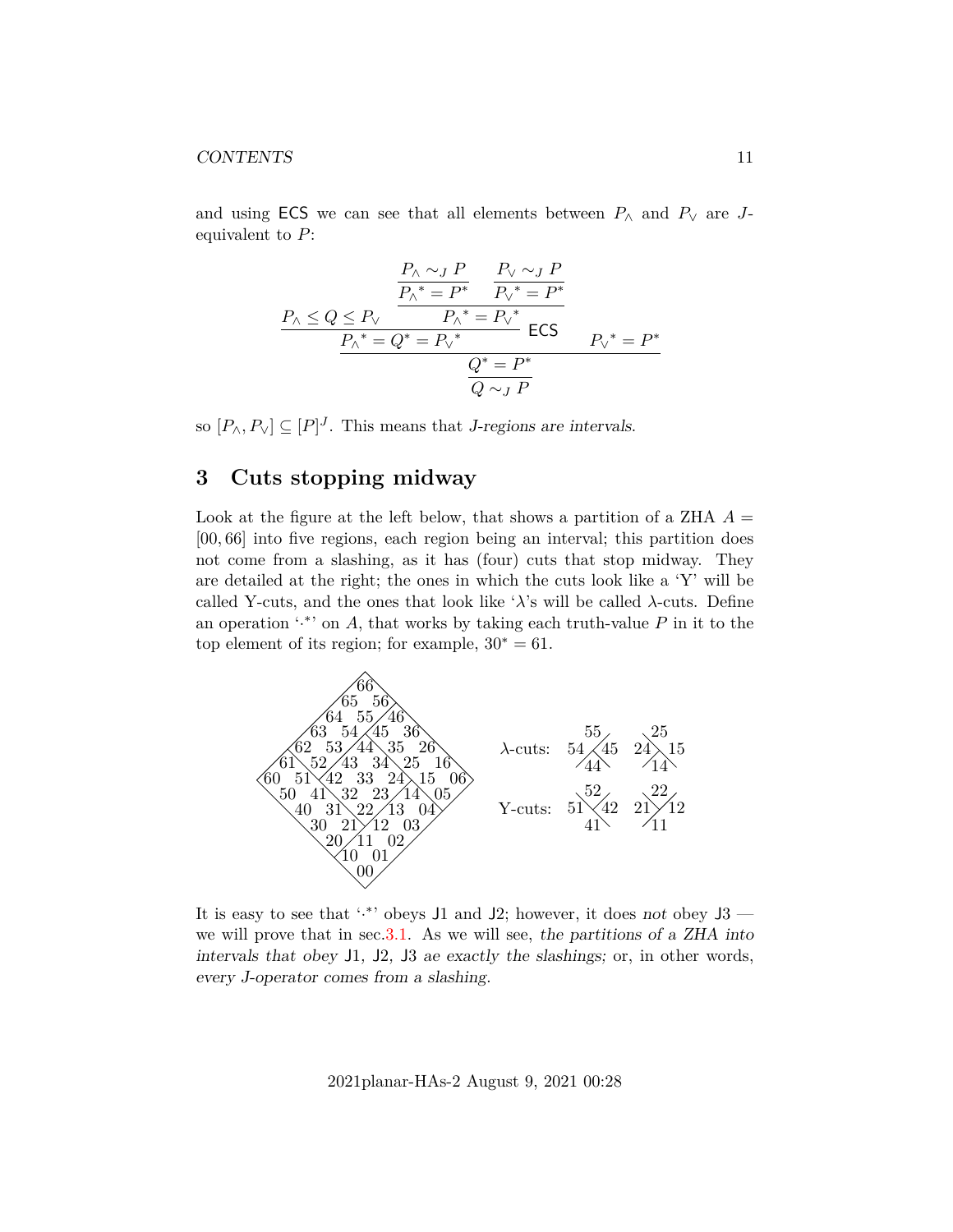### <span id="page-11-0"></span>**3.1 The are no Y-cuts and no** λ**-cuts**

Let's start with these particular cases of a  $\lambda$ -cut and a Y-cut:



One way to prove that  $\lambda$ -cuts can't happen when J1, J2, and J3 all hold is to show a proof of  $(P \sim_J P \lor Q) \rightarrow (P \land Q \sim_J Q)$  that uses only J1, J2, J3 and the axioms of Heyting Algebras; and similarly, we can prove that Y-cuts can't happen by showing a proof of  $(P \sim_J P \lor Q) \leftarrow (P \land Q \sim_J Q)$ . Here are the proofs, with the proof of "λ-cuts can't happen" first:

$$
\frac{P^* = (P \lor Q)^*}{P^* \land Q^* = (P \lor Q)^* \land Q^*}
$$
\n
$$
\frac{\overline{(P \land Q)^* = ((P \lor Q) \land Q)^*}}{(P \land Q)^* = (P \lor Q) \land Q} = \overline{Q}
$$
\n
$$
\frac{\overline{(P \lor Q)^* = Q^*}}{(P \land Q)^* = Q^*}
$$

$$
\frac{(P \wedge Q)^* = Q^*}{P \vee (P \wedge Q)^* = P \vee Q^*}
$$
\n
$$
\frac{\overbrace{P \vee (P \wedge Q)^*}^{P \vee (P \wedge Q)^* = P \vee Q^*}}{\overbrace{P = P \vee (P \wedge Q)}^{P \vee (P \wedge Q)^* = (P \vee Q^*)^*}}^{P \vee (P \wedge Q)^* = P \vee Q^*}
$$
\n
$$
P^* = (P \vee Q)^*
$$

The expansion of the double bar labeled ' $\mathcal{Q}_6 = \mathcal{Q}_4$ ' uses (twice) a derived rule with that name, that can be obtained from the  $\infty$ -cubes' of sec[.4.](#page-12-0)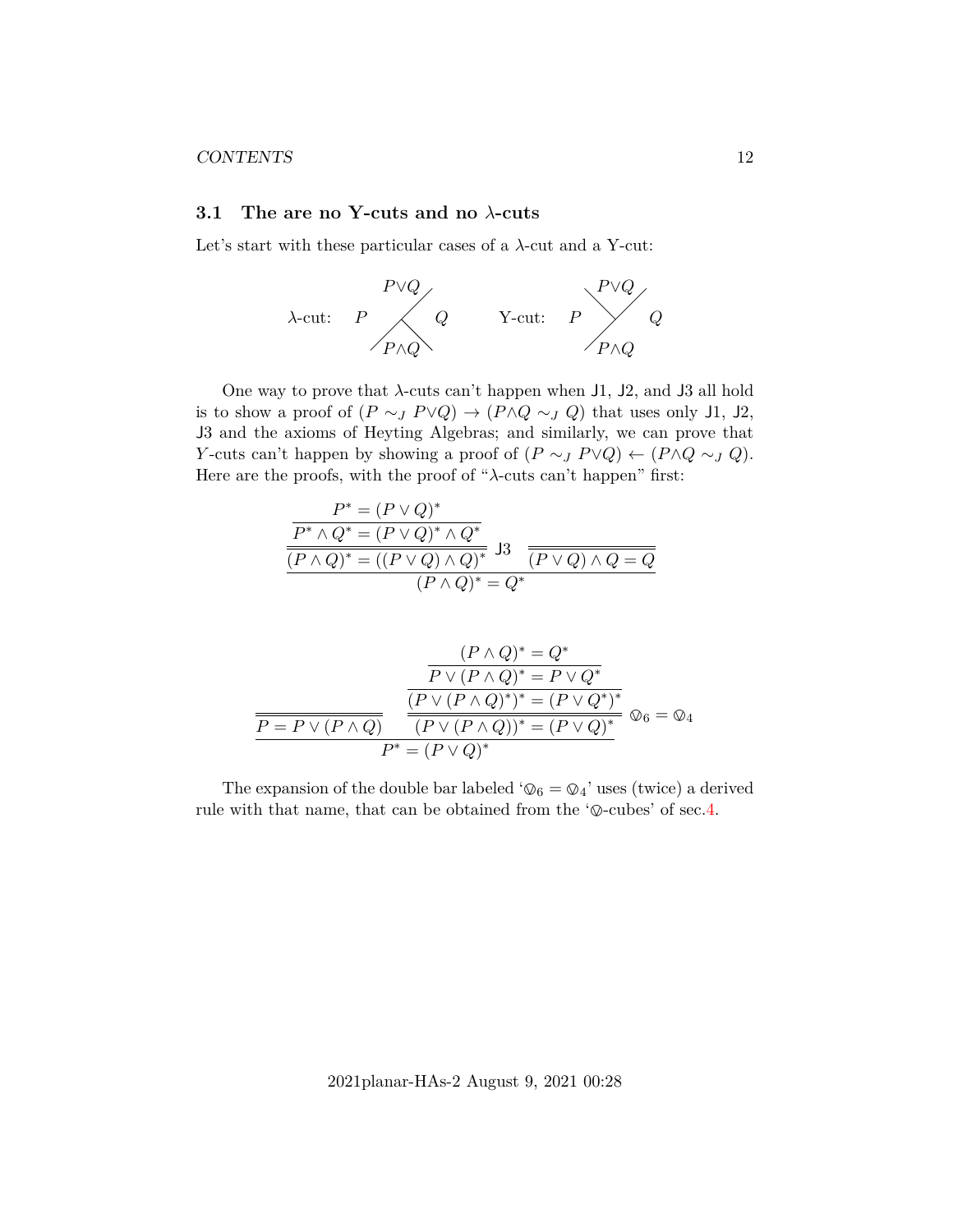# <span id="page-12-0"></span>**4 How J-operators interact with connectives**

The axiom J3 says that  $(P \wedge Q)^* = P^* \wedge Q^*$  — it says something about how '<sup>\*</sup>' interacts with '∧'. Let's introduce a shorter notation. There are eight ways to replace each of the '?'s in  $(P^? \wedge Q^? )^?$  by either nothing or a star. We establish that the three '?'s in  $(P^? \wedge Q^? )^?$  are "worth" 1, 2 and 4 respectively, and we use  $P \otimes_n Q$  to denote  $(P^? \wedge Q^?)^?$  with the bits "that belong to  $n$ " replaced by stars. So, belong to  $n$ " replaced by stars. So:

$$
\begin{array}{rcl}\n\oslash_0 & = & P \wedge Q, \\
\oslash_1 & = & P^* \wedge Q, \\
\oslash_2 & = & P \wedge Q^*, \\
\oslash_3 & = & P^* \wedge Q^*, \\
\oslash_4 & = & (P^* \wedge Q)^*, \\
\oslash_5 & = & (P \wedge Q^*)^*, \\
\oslash_6 & = & (P \wedge Q^*)^*, \\
\oslash_7 & = & (P^* \wedge Q^*)^*.\n\end{array}
$$

We omit the arguments of  $\mathcal{O}_n$  when they are P and  $Q$  — so we can rewrite  $(P \wedge Q)^* = P^* \wedge Q^*$  as  $\otimes_4 = \otimes_3$ . These conventions also hold for  $\otimes$ and  $\leftrightarrow$ .

It is easy to prove each one of the arrows in the cubes below  $(A \rightarrow B)$ means  $A \leq B$ :



Let's write their sets of elements as  $\mathcal{O}_{0...7} := {\mathcal{O}_0, \ldots, \mathcal{O}_7}, \mathcal{O}_{0...7} :=$  $\{\mathcal{Q}_0, \ldots, \mathcal{Q}_7\}$ , and  $\oplus_{0...7} := \{\oplus_0, \ldots, \oplus_7\}$ . The cubes above — we will call them the "obvious and-cube", the "obvious or-cube", and the "obvious implication-cube" — can be interpreted as directed graphs  $(\mathcal{O}_{0...7}, \mathsf{OCube}_{\wedge}),$  $(\mathcal{Q}_{0...7}, \mathsf{OCube}_{\vee}), (\oplus_{0...7}, \mathsf{OCube}_{\rightarrow}).$ 

The "extended cubes" will be the directed graphs with the arrows above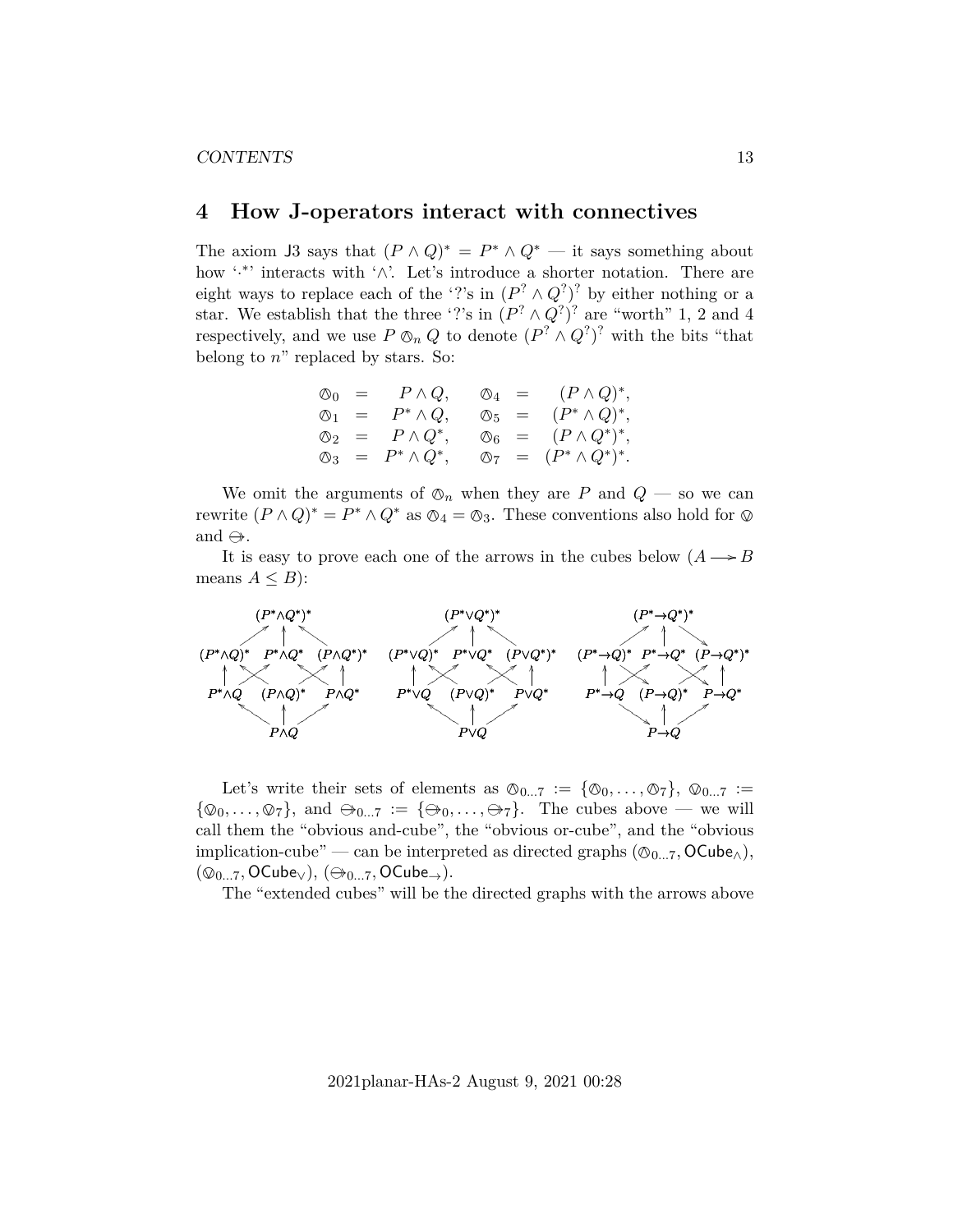plus the ones coming from these derived rules:

$$
\frac{\overline{(P^* \wedge Q^*)^*} = P^* \wedge Q^* = (P \wedge Q)^*}{P^{**} = P^*} \xrightarrow{J2} \frac{Q^{**} = Q^*}{Q^{**}} \xrightarrow{J2}
$$
\n
$$
\frac{\overline{(P^* \wedge Q^*)^*} = P^{**} \wedge Q^{**} = P^* \wedge Q^* = (P \wedge Q)^*}{(P^* \wedge Q^*)^* = P^* \wedge Q^* = (P \wedge Q)^*} \xrightarrow{J3}
$$
\n
$$
\frac{\overline{P \leq P \vee Q}}{P^* \leq (P \vee Q)^*} \text{ Mo } \frac{\overline{Q \leq P \vee Q}}{Q^* \leq (P \vee Q)^*} \text{Mo}
$$
\n
$$
\frac{\overline{P^* \leq (P \vee Q)^*}}{P^* \vee Q^* \leq (P \vee Q)^*} \text{Mo}
$$
\n
$$
\frac{\overline{(P^* \vee Q^*)^*} \leq (P \vee Q)^*}{(P^* \vee Q^*)^* \leq (P \vee Q)^*} \xrightarrow{J2}
$$
\n
$$
\frac{\overline{P \rightarrow Q^*} \leq P \rightarrow Q^*}{(P \rightarrow Q^*) \wedge P \leq Q^*} \text{Mo}
$$
\n
$$
\frac{\overline{(P \rightarrow Q^*) \wedge P \leq Q^*}}{((P \rightarrow Q^*) \wedge P)^* \leq Q^*} \text{Mo}
$$
\n
$$
\frac{\overline{(P \rightarrow Q^*) \wedge P^*} \leq Q^*}{(P \rightarrow Q^*) \wedge P^* \leq Q^*} \text{Jo}
$$
\n
$$
\frac{\overline{(P \rightarrow Q^*) \wedge P^*} \leq Q^*}{(P \rightarrow Q^*) \wedge P^* \leq Q^*} \text{Jo}
$$
\n
$$
\frac{\overline{(P \rightarrow Q^*) \wedge P^*} \leq Q^*}{(P \rightarrow Q^*) \wedge P^* \leq Q^*} \text{Jo}
$$

where  $\mathcal{O}_7 = \mathcal{O}_3 = \mathcal{O}_4$  will be interpreted as these arrows:

 $(P^* \wedge Q^*)^* \leq P^* \wedge Q^* \leq (P \wedge Q)^*$ 

The directed graphs of these "extended cubes" will be called  $(\mathcal{O}_{0...7}, \mathsf{ECube}_{\wedge}),$  $(\mathcal{Q}_{0...7}, \mathsf{ECube}_{\lor}), (\ominus_{0...7}, \mathsf{ECube}_{\rightarrow}).$  We are interested in the (non-strict) partial orders that they generate, and we want an easy way to remember these partial orders. The figure below shows these extended cubes at the left, and at the right the "simplified cubes",  $SCube_{\wedge}$ ,  $SCube_{\vee}$ , and  $SCube_{\rightarrow}$ , that generate the same partial orders that the extended cubes.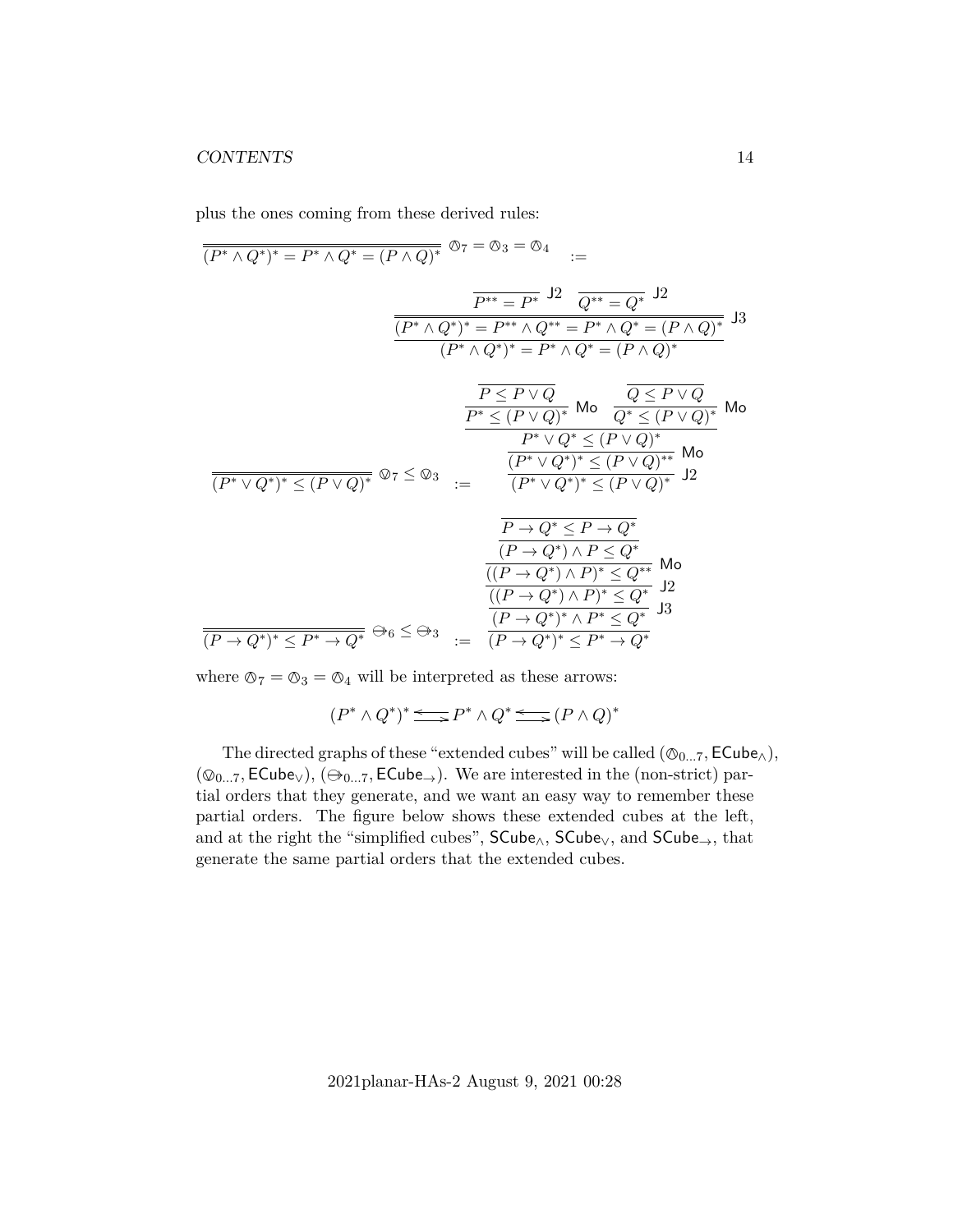

From these cubes it is easy to see, for example, that we can prove  $\mathcal{Q}_5 =$  $\mathcal{Q}_6$  (as a derived rule).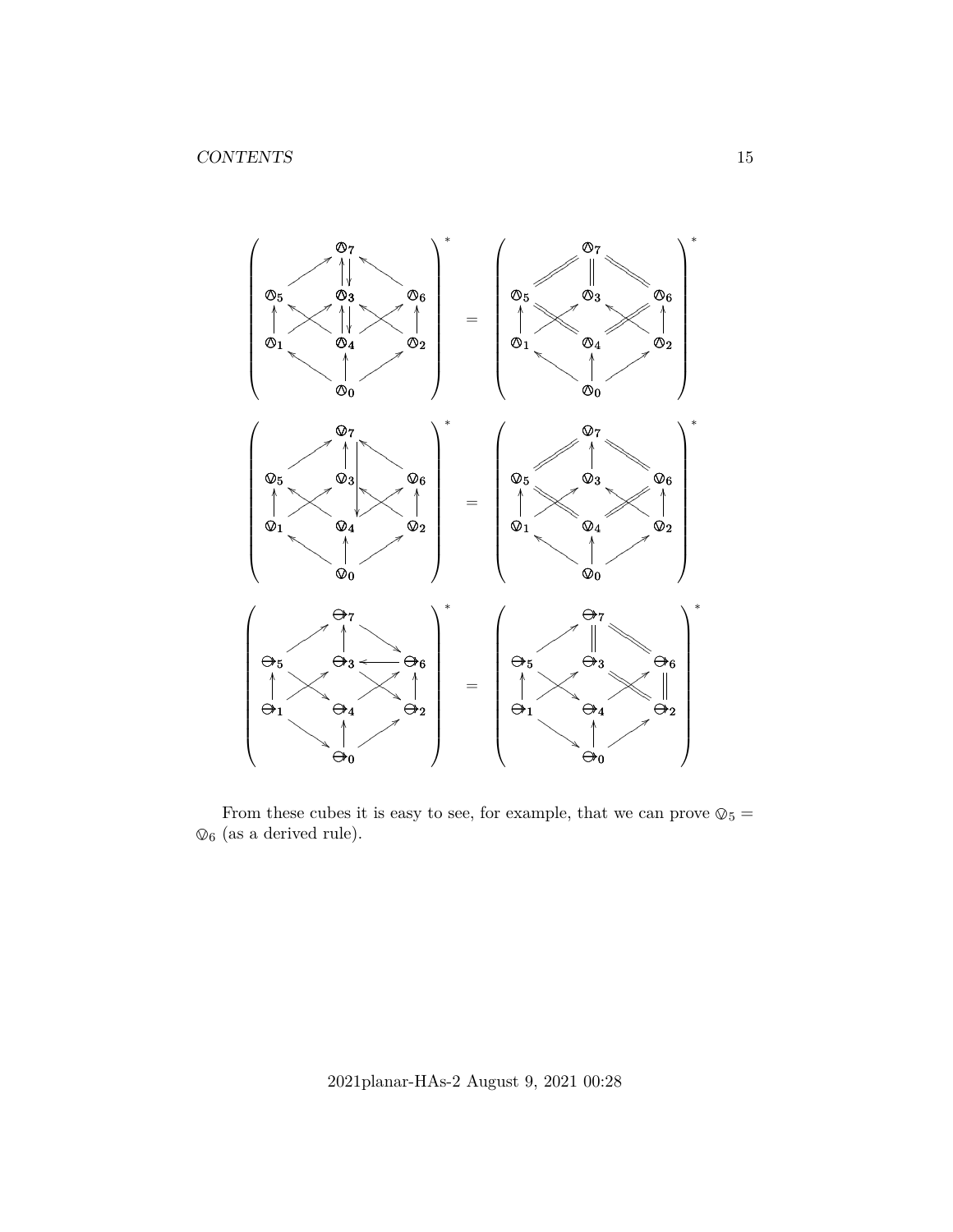# <span id="page-15-0"></span>**5 Valuations**

Let  $H_{\odot}$  and  $J_{\odot}$  be a ZHA and a J-operator on it, and let  $v_{\odot}$  be a function from the set  $\{P,Q\}$  to H. By an abuse of language  $v_{\odot}$  will also denote the triple  $(H_{\odot}, J_{\odot}, v_{\odot})$  — and by a second abuse of language  $v_{\odot}$  will also denote the obvious extension of  $v_{\odot} : \{P, Q\} \to H$  to the set of all valid expressions formed from  $P, Q, \cdot^*, \top, \bot$ , and the connectives.

Let  $i, j \in \{0, ..., 7\}$ . Then  $(\mathcal{O}_i, \mathcal{O}_j) \in \mathsf{SCube}_\wedge^*$  means that  $\mathcal{O}_i \leq \mathcal{O}_j$  is a theorem, and so  $v_{\odot}(\mathcal{O}_i) \leq v_{\odot}(\mathcal{O}_j)$  holds; i.e.,

$$
\mathsf{SCube}_{\wedge}^* \subseteq \{ (\varnothing_i, \varnothing_j) \mid i, j \in \{0, \dots, 7\}, \ v_{\odot}(\varnothing_i) \leq v_{\odot}(\varnothing_j) \}
$$

and the same for:

$$
\mathsf{SCube}_{\vee}^* \subseteq \{ (\mathcal{Q}_i, \mathcal{Q}_j) \mid i, j \in \{0, \dots, 7\}, v_{\odot}(\mathcal{Q}_i) \le v_{\odot}(\mathcal{Q}_j) \}
$$
  
\n
$$
\mathsf{SCube}_{\rightarrow}^* \subseteq \{ (\mathcal{Q}_i, \mathcal{Q}_j) \mid i, j \in \{0, \dots, 7\}, v_{\odot}(\mathcal{Q}_i) \le v_{\odot}(\mathcal{Q}_j) \}
$$

Some valuations that turn these ' $\subseteq$ 's into '='. Let



then

$$
\begin{aligned}\n\mathsf{SCube}_{\wedge}^* &= \{ (\mathcal{O}_i, \mathcal{O}_j) \mid i, j \in \{0, \dots, 7\}, \ v_{\wedge}(\mathcal{O}_i) \le v_{\wedge}(\mathcal{O}_j) \} \\
\mathsf{SCube}_{\vee}^* &= \{ (\mathcal{O}_i, \mathcal{O}_j) \mid i, j \in \{0, \dots, 7\}, \ v_{\vee}(\mathcal{Q}_i) \le v_{\vee}(\mathcal{O}_j) \} \\
\mathsf{SCube}_{\rightarrow}^* &= \{ (\mathcal{O}_i, \mathcal{O}_j) \mid i, j \in \{0, \dots, 7\}, \ v_{\rightarrow}(\mathcal{O}_i) \le v_{\rightarrow}(\mathcal{O}_j) \} \n\end{aligned}
$$

or, in more elementary terms: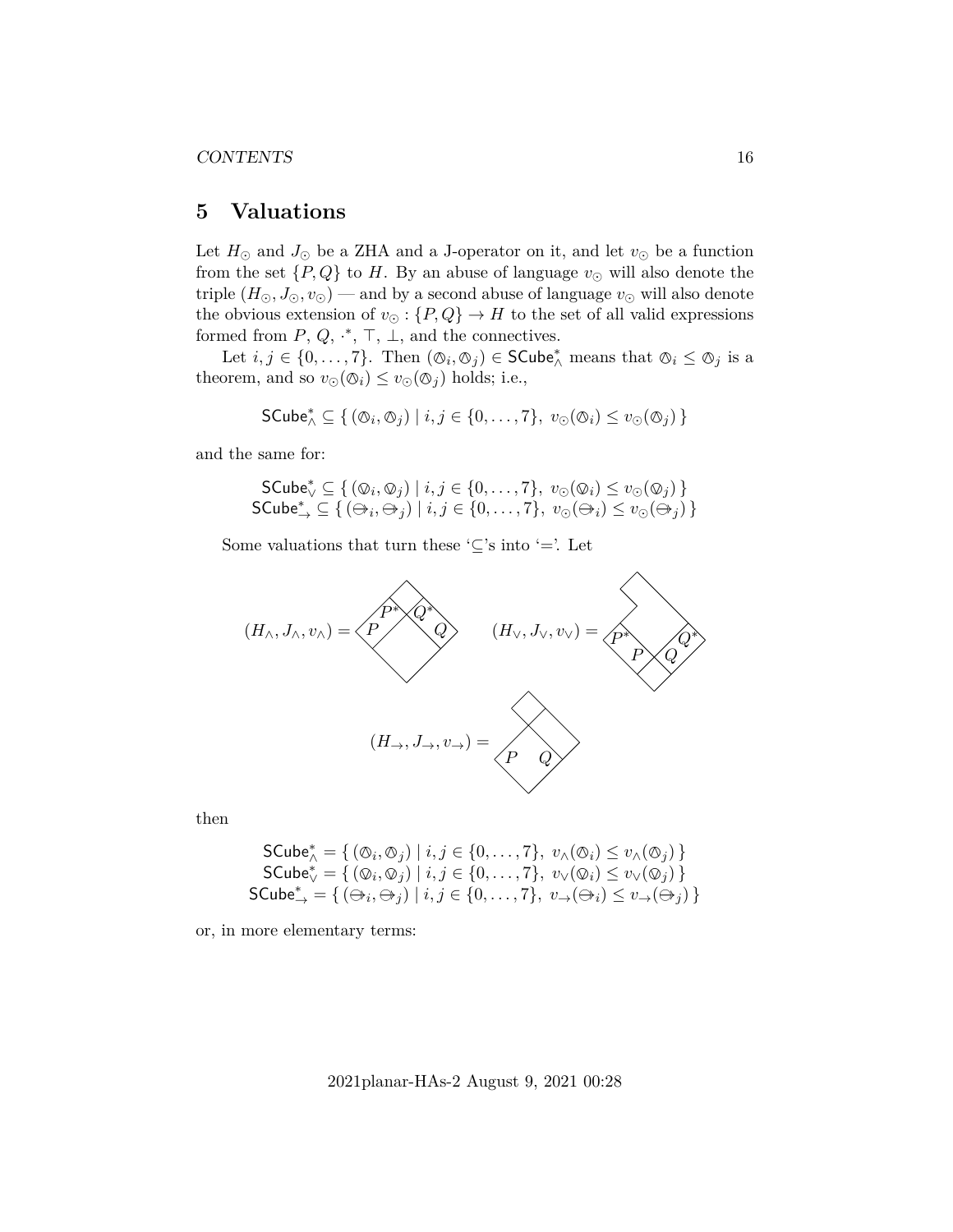A very important fact. For any  $i$  and  $j$ ,



The very important fact, and the valuations  $v_{\wedge}, v_{\vee}, v_{\rightarrow}$ , give us:

- a way to remember which sentences of the forms  $\mathcal{O}_i \leq \mathcal{O}_j$ ,  $\mathcal{O}_i \leq \mathcal{O}_j$ ,  $\Theta_i \leq \Theta_j$  are theorems;
- countermodels for all the sentences of these forms not in SCube∧, SCube<sub>∨</sub>, SCube<sub>→</sub>. For example,  $\mathcal{Q}_7 \leq \mathcal{Q}_4$  is not in SCube<sub>∨</sub>; and  $v_V(\mathcal{Q}_7) \le v_V(\mathcal{Q}_4)$ , which shows that  $\mathcal{Q}_7 \le \mathcal{Q}_4$  can't be a theorem.

An observation. I arrived at the cubes  $\mathsf{ECube}^*_\wedge$ ,  $\mathsf{ECube}^*_\vee$ ,  $\mathsf{ECube}^*_\rightarrow$  by taking the material in the corollary 5.3 of chapter 5 in [\[Bel88\]](#page-31-1) and trying to make it fit into less mental space (as discussed in [\[IDARCT\]](#page-31-4)); after that I wanted to be sure that each arrow that is not in the extended cubes has a countermodel, and I found the countermodels one by one; then I wondered if I could find a single countermodel for all non-theorems in  $\mathsf{ECube}^*_\wedge$  (and the same for  $\mathsf{ECube}_\vee^*$  and  $\mathsf{ECube}_\rightarrow^*$ ), and I tried to start with a valuation that distinguished some equivalence classes in  $\mathsf{ECube}^*_\wedge$ , and change it bit by bit, getting valuations that distinguished more equivalence classes at every step. Eventually I arrived at  $v_0$ ,  $v_0$  and at  $v_+$ , and at the — surprisingly nice — "very important fact" above.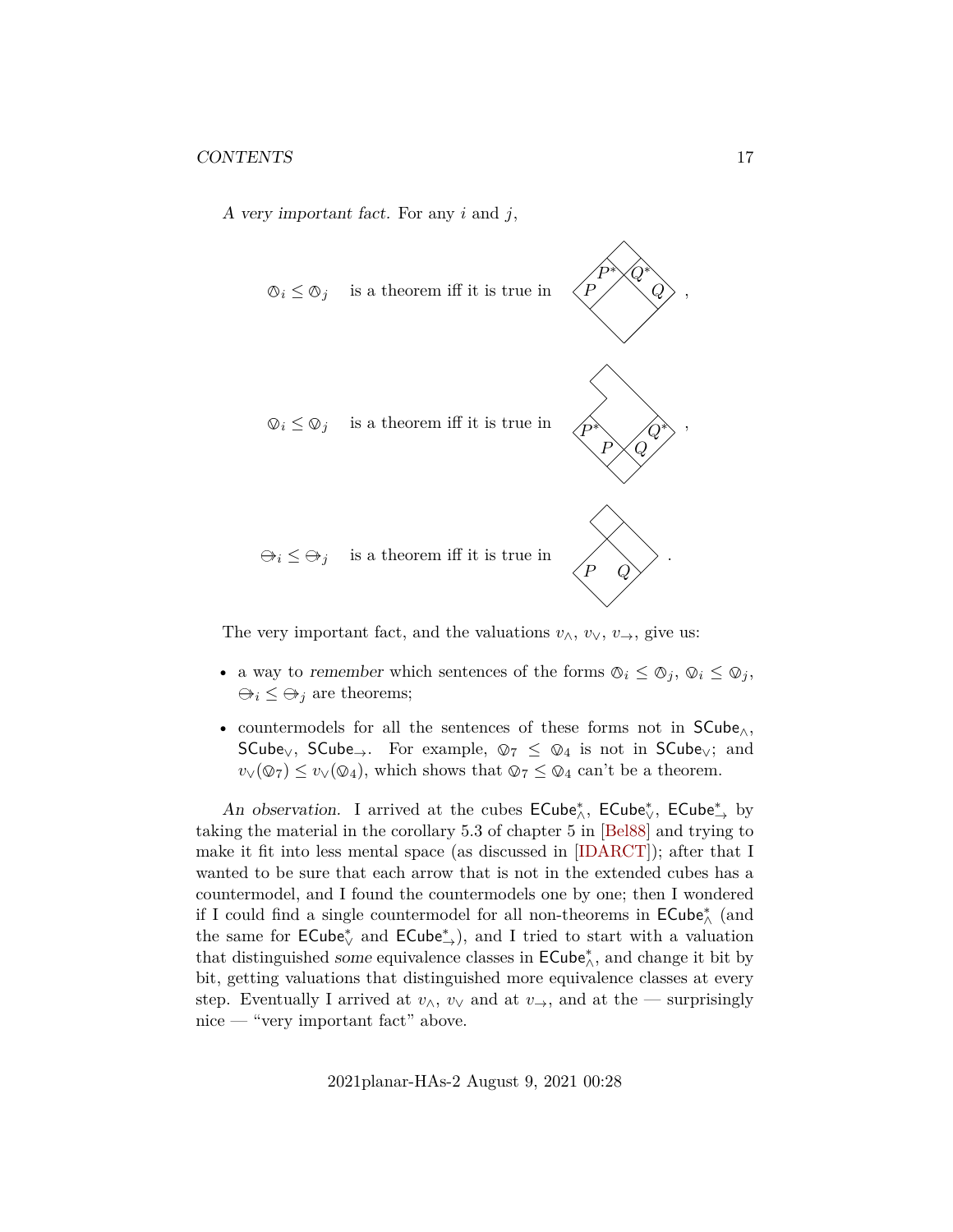Note that this valuation



distinguishes all equivalence classes in  $\mathsf{ECube}^*_\wedge$  and in  $\mathsf{ECube}^*_\vee,$  but not in ECube<sup>\*</sup><sub>→</sub>... it "thinks" that  $P \to Q$  and  $P^* \to Q$  are equal.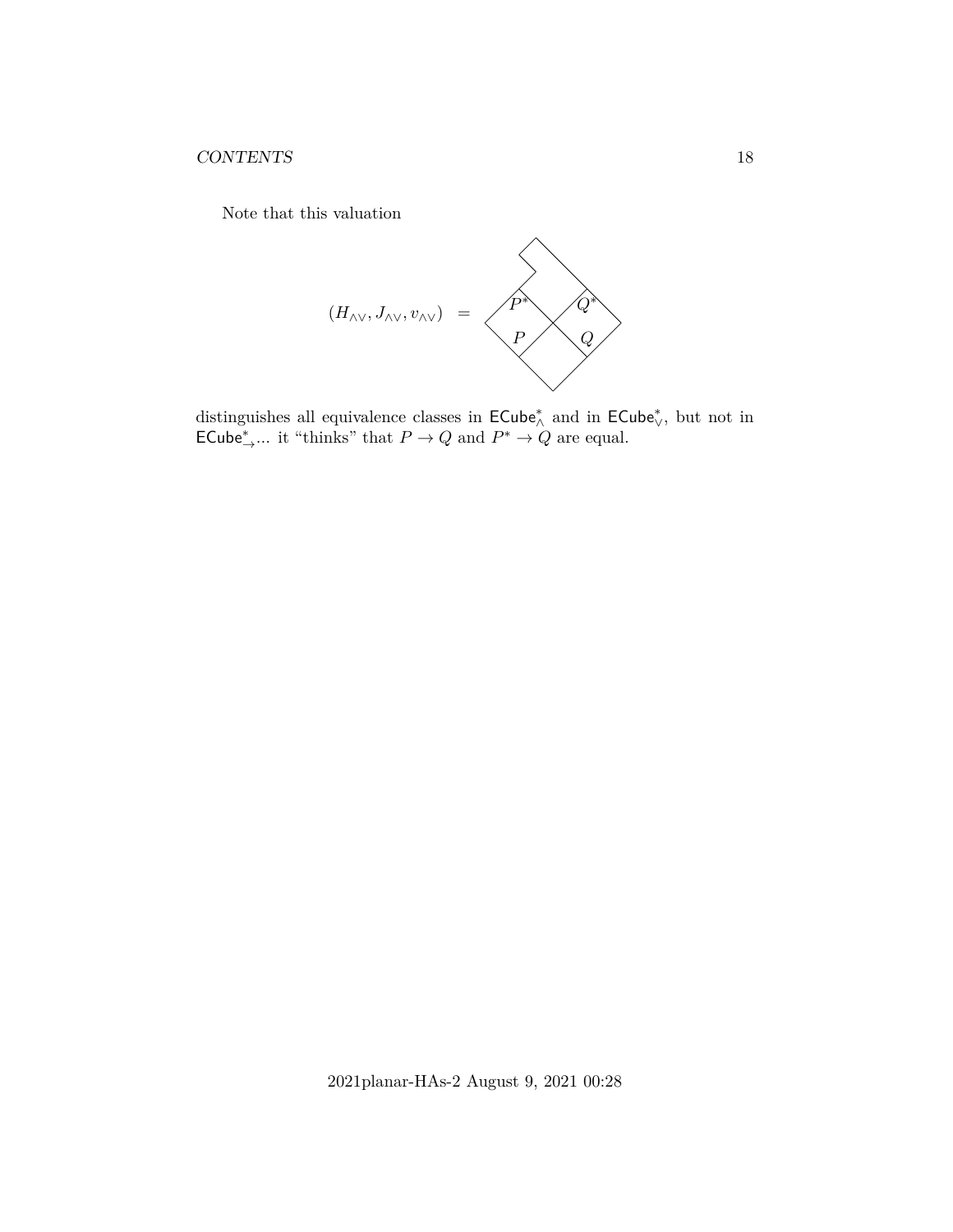# <span id="page-18-0"></span>**6 Polynomial J-operators**

It is not hard to check that for any Heyting Algebra H and any  $Q, R \in H$ the operations  $(\neg\neg), \ldots, (\lor Q \land \rightarrow R)$  below are J-operators:

$$
(\neg\neg)(P) = \neg\neg P
$$
  
\n
$$
(\rightarrow \rightarrow R)(P) = (P \rightarrow R) \rightarrow R
$$
  
\n
$$
(\lor Q)(P) = P \lor Q
$$
  
\n
$$
(\rightarrow R)(P) = P \rightarrow R
$$
  
\n
$$
(\lor Q \land \rightarrow R)(P) = (P \lor Q) \land (P \rightarrow R)
$$

Checking that they are J-operators means checking that each of them obeys J1, J2, J3. Let's define formally what are J1, J2 and J3 "for a given  $F: H \to H$ ":

$$
J1_F := (P \le F(P))
$$
  
\n
$$
J2_F := (F(P) = F(F(P))
$$
  
\n
$$
J3_F := (F(P \land P') = F(P) \land F(P'))
$$

and:

$$
\mathsf{J}123_F \quad := \quad \mathsf{J}1_F \wedge \mathsf{J}2_F \wedge \mathsf{J}3_F.
$$

Checking that  $(\neg\neg)$  obeys J1, J2, J3 means proving J123<sub>( $\neg$ )</sub> using only the rules from intuitionist logic from section 10 of [\[PH1\]](#page-31-0); we will leave the proof of this, of and  $J123_{(\rightarrow)R}$ ,  $J123_{(\vee Q)}$ , and so on, to the reader.

The J-operator ( $\vee Q \wedge \rightarrow R$ ) is a particular case of building more complex J-operators from simpler ones. If  $J, K : H \to H$ , we define:

$$
(J \wedge K) := \lambda P:H.(J(P) \wedge K(P))
$$

it not hard to prove  $J123_{(J\wedge K)}$  from  $J123_J$  and  $J123_K$  using only the rules from intuitionistic logic.

The J-operators above are the first examples of J-operators in Fourman and Scott's "Sheaves and Logic"([\[FS79\]](#page-31-5)); they appear in pages 329–331, but with these names (our notation for them is at the right):

(i) The closed quotient,

$$
J_a p = a \vee p \qquad J_Q = (\vee Q).
$$

(ii) The open quotient,

$$
J^a p = a \to p \qquad J^R = (\to R).
$$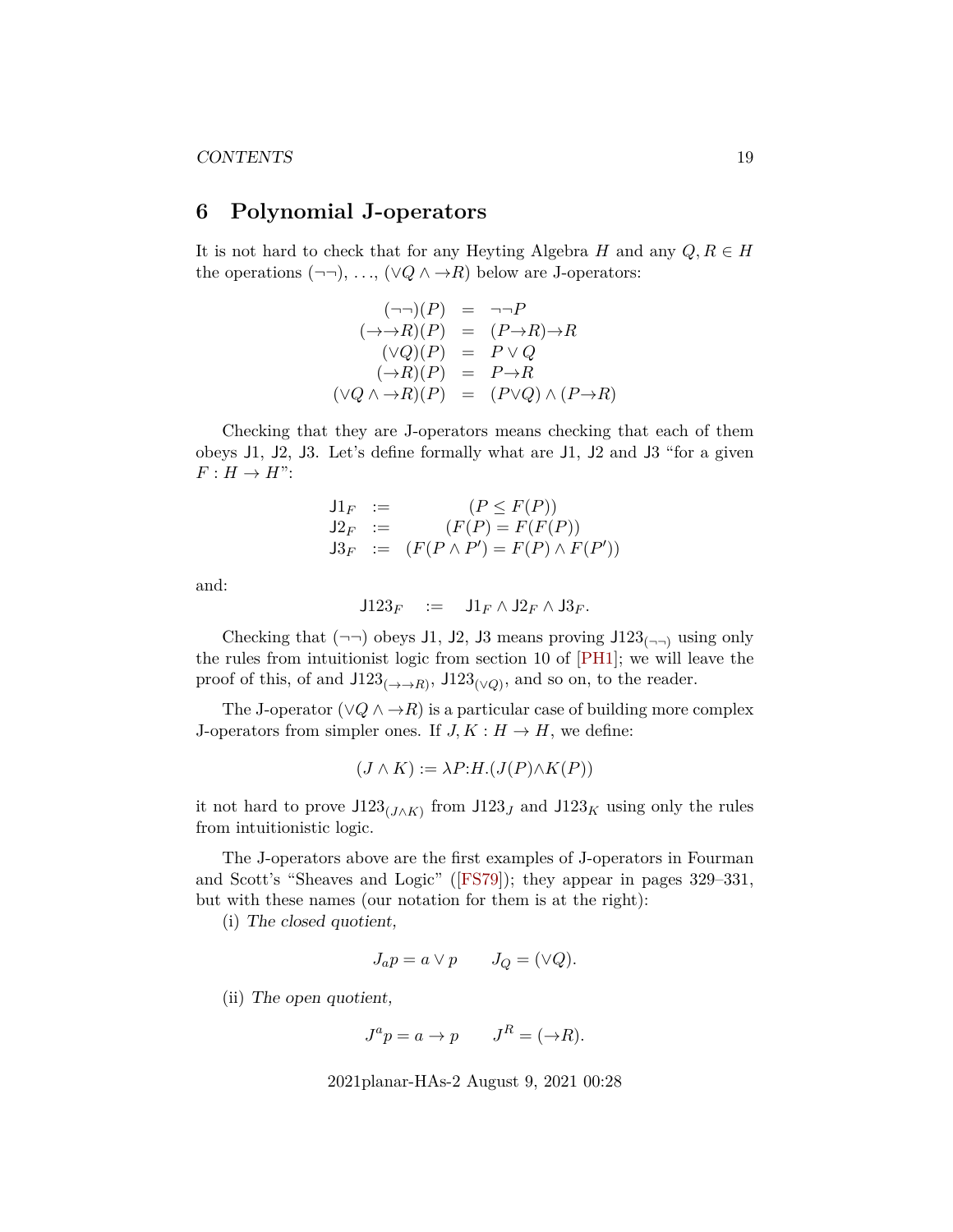(iii) The Boolean quotient.

$$
B_a p = (p \to a) \to a \qquad B_R = (\to \to R).
$$

(iv) The forcing quotient.

$$
(J_a \wedge J^b)p = (a \vee p) \wedge (b \to p) \qquad (J_Q \wedge J^R) = (\vee Q \wedge \to R).
$$

(vi) A mixed quotient.

$$
(B_a \wedge J^a)p = (p \to a) \to p \qquad (B_Q \wedge J^Q) = (\to \to Q \wedge \to Q).
$$

The last one is tricky. From the definition of  $B_a$  and  $J^a$  what we have is

$$
(B_a \wedge J^a)p = ((p \to a) \to a) \wedge (a \to p),
$$

but it is possible to prove

$$
((p \to a) \to a) \land (a \to p) \iff ((p \to a) \to p)
$$

intuitionistically.

The operators above are "polynomials on  $P, Q, R, \rightarrow, \land, \lor, \bot$ " in the terminology of Fourman/Scott: "If we take a polynomial in  $\rightarrow$ ,  $\land$ ,  $\lor$ ,  $\bot$ , say,  $f(p, a, b, \ldots)$ , it is a decidable question whether for all  $a, b, \ldots$  it defines a J-operator" (p.331).

When I started studying sheaves I spent several years without any visual intuition about the J-operators above. I was saved by ZHAs and brute force — and the brute force method also helps in testing if a polynomial (in the sense above) is a J-operator in a particular case. For example, take the operators  $\lambda P:H.(P \wedge 22)$  and  $(\vee 22)$  on  $H = [00, 44]$ :



2021planar-HAs-2 August 9, 2021 00:28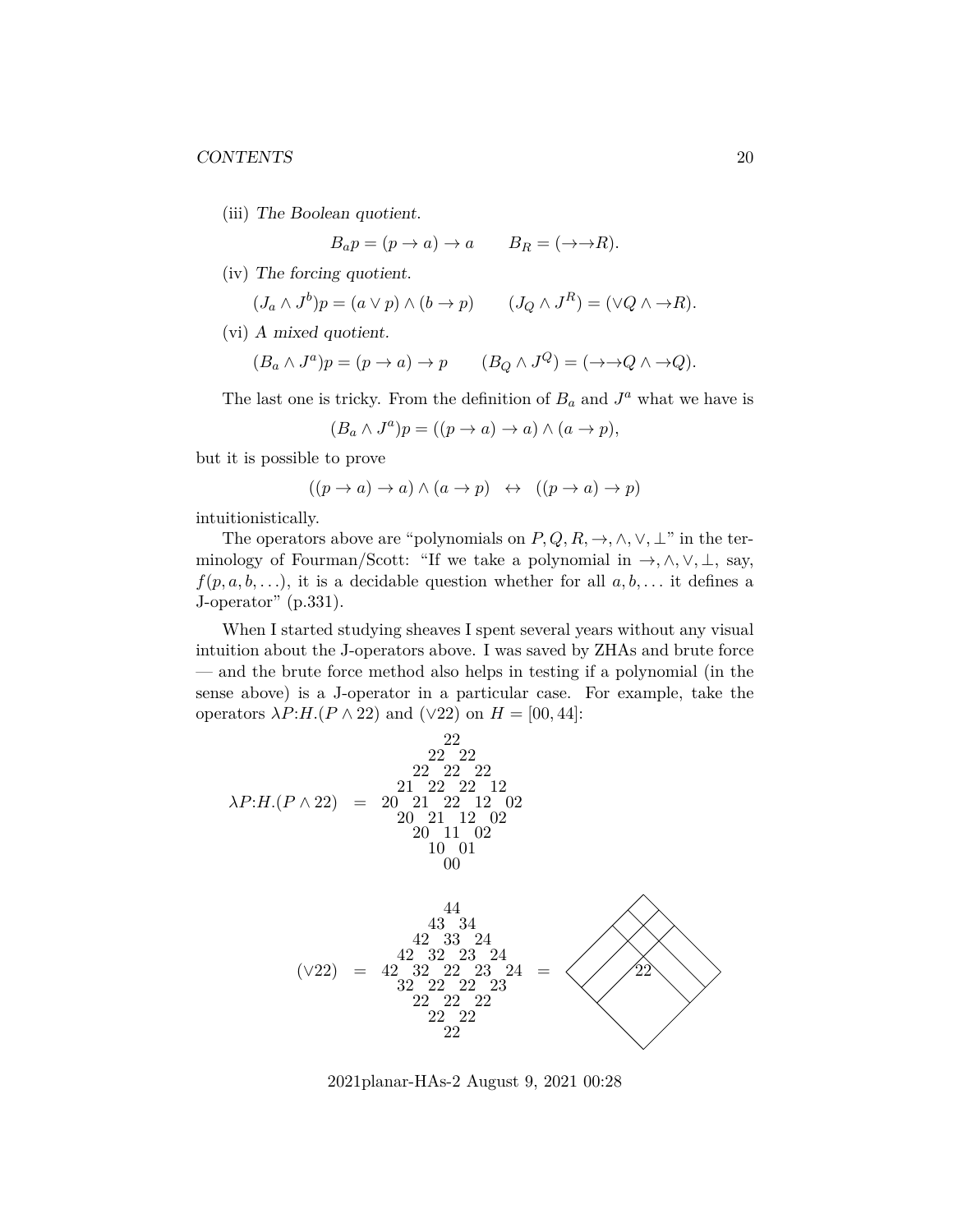### CONTENTS 21

The first one,  $\lambda P:H.(P \wedge 22)$ , is not a J-operator; one easy way to see that is to look at the region in which the result is  $22 -$  its top element is 44, and this violates the conditions on slash-operators in sec[.1.2.](#page-5-0) The second operator,  $(\sqrt{22})$ , is a slash operator and a J-operator; at the right we introduce a convenient notation for visualizing the action of a polynomial slash-operator, in which we draw only the contours of the equivalence classes and the constants that appear in the polynomial.

Using this new notation, we have:



Note that the slashing for  $(\sqrt{42} \wedge \rightarrow 24)$  has all the cuts for  $(\sqrt{42})$  plus all the cuts for  $(\rightarrow 24)$ , and  $(\vee 42 \wedge \rightarrow 24)$  "forces  $42 \leq 24$ " in the following sense: if  $P^* = (\sqrt{42} \wedge \rightarrow 24)(P)$  then  $42^* \leq 24^*$ .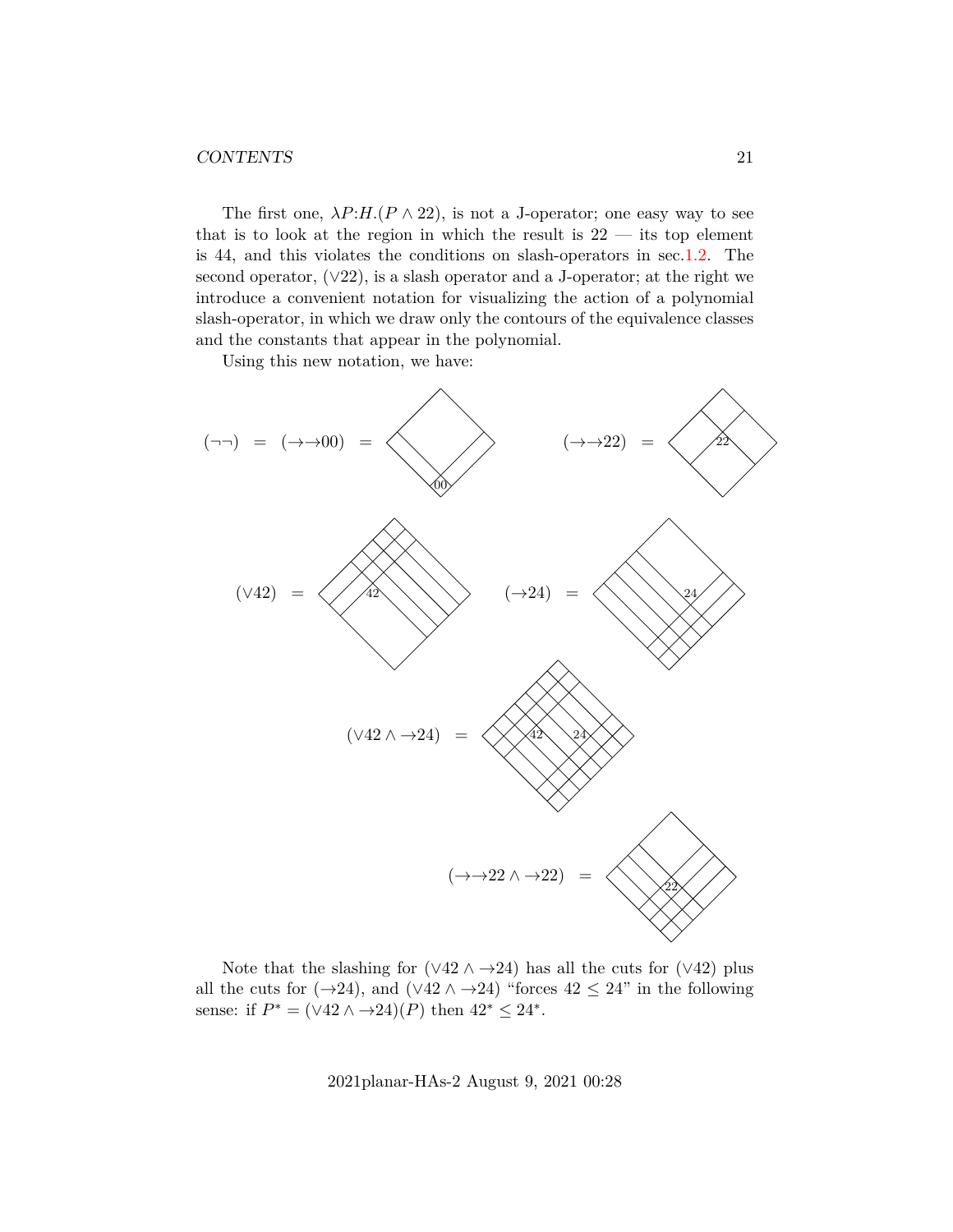#### <span id="page-21-0"></span>**6.1 An algebra of piccs**

We saw in the last section a case in which  $(J \wedge K)$  has all the cuts from J plus all the cuts from  $K$ ; this suggests that we may have an operation dual to that, that behaves as this:  $(J \vee K)$  has exactly the cuts that are both in  $J$  and in  $K$ :

$$
\begin{array}{lcl} {\sf Cuts}(J \wedge K) & = & {\sf Cuts}(J) \cup {\sf Cuts}(K) \\ {\sf Cuts}(J \vee K) & = & {\sf Cuts}(J) \cap {\sf Cuts}(K) \end{array}
$$

And it  $J_1, \ldots, J_n$  are all the slash-operators on a given ZHA, then

$$
\begin{array}{rcl}\n\textsf{Cuts}(J_1 \land \ldots \land J_n) & = & \textsf{Cuts}(J_1) \cup \ldots \cup \textsf{Cuts}(J_k) = (\text{all cuts}) \\
\textsf{Cuts}(J_1 \lor \ldots \lor J_n) & = & \textsf{Cuts}(J_1) \cap \ldots \cap \textsf{Cuts}(J_k) = (\text{no cuts})\n\end{array}
$$

yield the minimal element and the maximal element, respectively, of an algebra of slash-operators; note that the slash-operator with "all cuts" is the identity map  $\lambda P:H.P$ , and the slash-operator with "no cuts" is the one that takes all elements to  $\top: \lambda P:H.\top$ . This yields a lattice of slashoperators, in which the partial order is  $J \leq K$  iff  $\text{Cuts}(J) \supseteq \text{Cuts}(K)$ . This is somewhat counterintuitive if we think in terms of cuts — the order seems to be reversed — but it makes a lot of sense if we think in terms of piccs  $(\text{sec}.1.1)$  $(\text{sec}.1.1)$  instead.

Each picc P on  $\{0, \ldots, n\}$  has an associated function  $\cdot^P$  that takes each element to the top element of its equivalence class. If we define  $P \leq P'$  to mean  $\forall a \in \{0, ..., n\}$ .  $a^P \le a^{P'}$ , then we have this:

$$
\begin{array}{rcl}\n a^{P} & \downarrow & \downarrow & \downarrow & \downarrow & \downarrow & \downarrow & \downarrow & \downarrow & \downarrow & \downarrow & \downarrow & \downarrow & \downarrow & \downarrow & \downarrow & \downarrow & \downarrow & \downarrow & \downarrow & \downarrow & \downarrow & \downarrow & \downarrow & \downarrow & \downarrow & \downarrow & \downarrow & \downarrow & \downarrow & \downarrow & \downarrow & \downarrow & \downarrow & \downarrow & \downarrow & \downarrow & \downarrow & \downarrow & \downarrow & \downarrow & \downarrow & \downarrow & \downarrow & \downarrow & \downarrow & \downarrow & \downarrow & \downarrow & \downarrow & \downarrow & \downarrow & \downarrow & \downarrow & \downarrow & \downarrow & \downarrow & \downarrow & \downarrow & \downarrow & \downarrow & \downarrow & \downarrow & \downarrow & \downarrow & \downarrow & \downarrow & \downarrow & \downarrow & \downarrow & \downarrow & \downarrow & \downarrow & \downarrow & \downarrow & \downarrow & \downarrow & \downarrow & \downarrow & \downarrow & \downarrow & \downarrow & \downarrow & \downarrow & \downarrow & \downarrow & \downarrow & \downarrow & \downarrow & \downarrow & \downarrow & \downarrow & \downarrow & \downarrow & \downarrow & \downarrow & \downarrow & \downarrow & \downarrow & \downarrow & \downarrow & \downarrow & \downarrow & \downarrow & \downarrow & \downarrow & \downarrow & \downarrow & \downarrow & \downarrow & \downarrow & \downarrow & \downarrow & \downarrow & \downarrow & \downarrow & \downarrow & \downarrow & \downarrow & \downarrow & \downarrow & \downarrow & \downarrow & \downarrow & \downarrow &
$$

This yields a partial order on piccs, whose bottom element is the identity function  $0|1|2|...|n$ , and the top element is  $0|12...n$ , that takes all elements to n.

The piccs on  $\{0, \ldots, n\}$  form a Heyting Algebra, where  $\bot = 0|1| \ldots |n$ ,  $\top = 01...n$ , and ' $\wedge$ ' and ' $\vee$ ' are the operations that we have discussed above; it is possible to define a ' $\rightarrow$ ' there, but this ' $\rightarrow$ ' is not going to be useful for us and we are mentioning it just as a curiosity. We have, for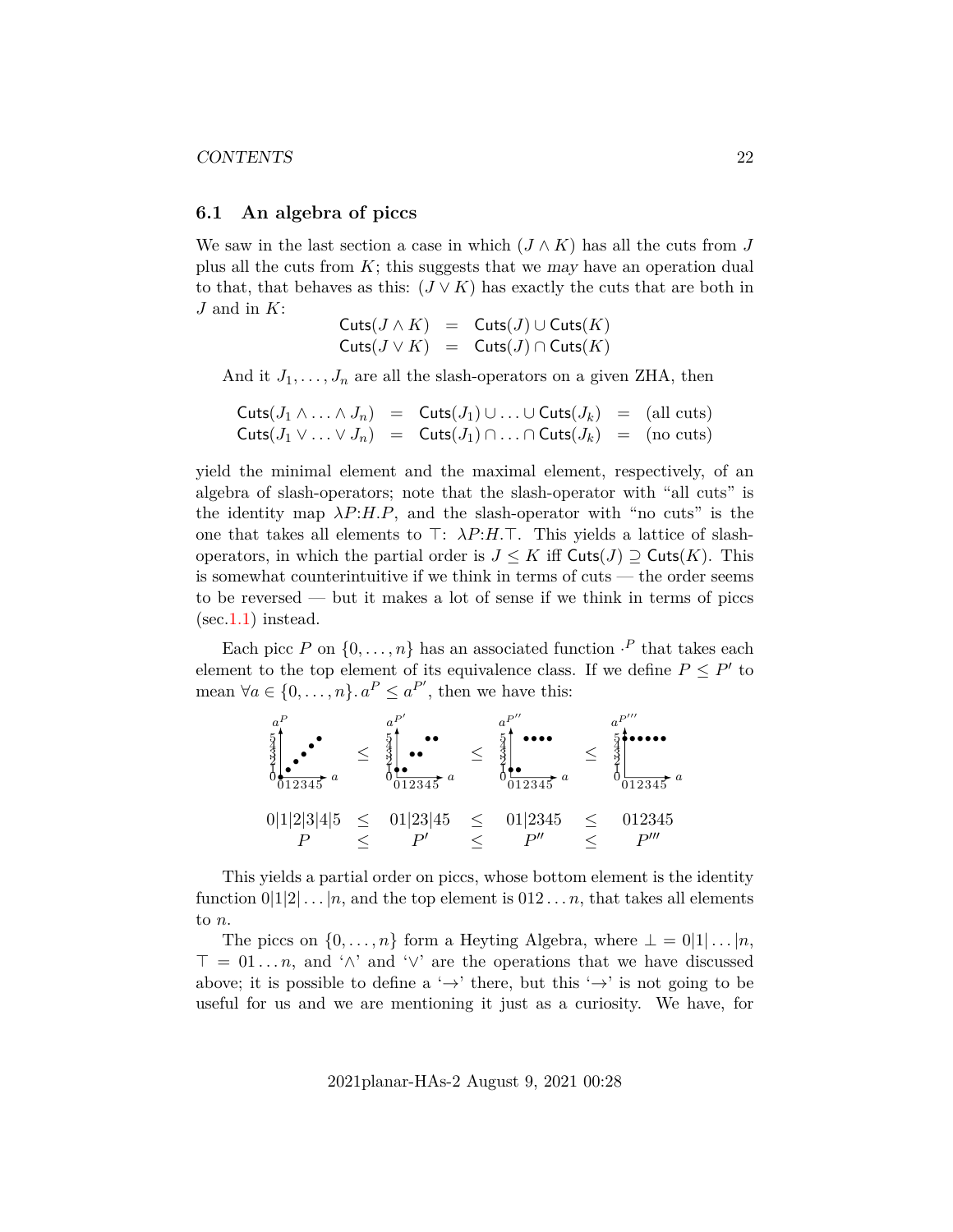

### <span id="page-22-0"></span>**6.2 An algebra of J-operators**

Fourman and Scott define the operations ∧ and ∨ on J-operators in pages 325 and 329([\[FS79\]](#page-31-5)), and in page 331 they list ten properties of the algebra of J-operators:

| (i) $J_a \vee J_b = J_{a \vee b}$          |  | $(\sqrt{21}) \vee (\sqrt{12}) = (\sqrt{22})$                  |
|--------------------------------------------|--|---------------------------------------------------------------|
| (ii) $J^a \vee J^b = J^{a \wedge b}$       |  | $(\rightarrow 32) \vee (\rightarrow 23) = (\rightarrow 22)$   |
| (iii) $J_a \wedge J_b = J_{a \wedge b}$    |  | $(\vee 21) \wedge (\vee 12) = (\vee 11)$                      |
| $(iv)$ $J^a \wedge J^b = J^{a \vee b}$     |  | $(\rightarrow 32) \wedge (\rightarrow 23) = (\rightarrow 33)$ |
| $(v)$ $J_a \wedge J^a = \perp$             |  | $(\vee 22) \wedge (\rightarrow 22) = (\perp)$                 |
| (vi) $J_a \vee J^a = \top$                 |  | $(\vee 22) \vee (\rightarrow 22) = (\top)$                    |
| (vii) $J_a \vee K = K \circ J_a$           |  |                                                               |
| (viii) $J^a \vee K = J^a \circ K$          |  |                                                               |
| $(ix)$ $J_a \vee B_a = B_a$                |  |                                                               |
| $(x)$ $J^a \vee B_b = B_{a \rightarrow b}$ |  |                                                               |
|                                            |  |                                                               |

The first six are easy to visualize; we won't treat the four last ones. In the right column of the table above we've put a particular case of  $(i)$ , ..., (vi) in our notation, and the figures below put all together.

In Fourman and Scott's notation,

example: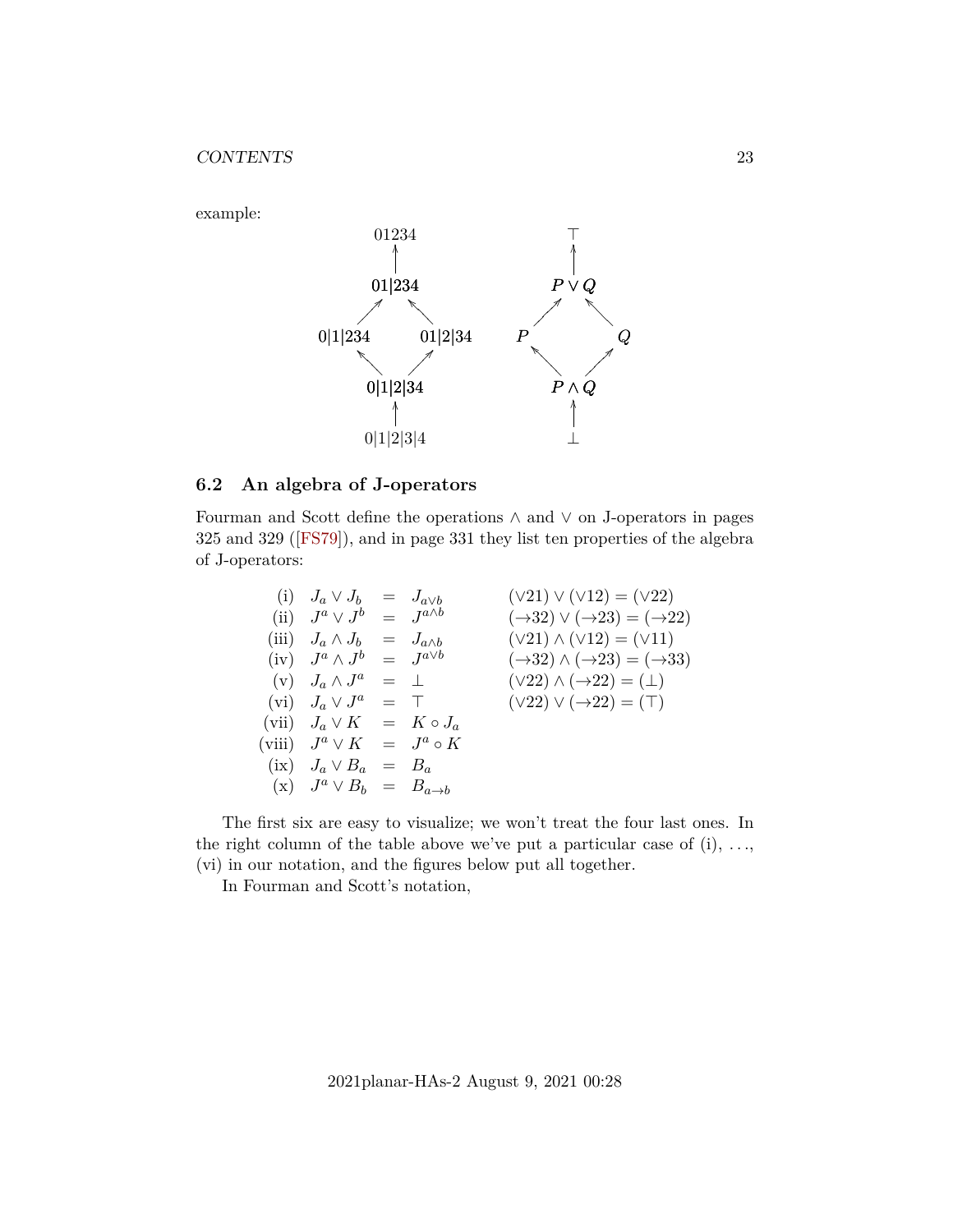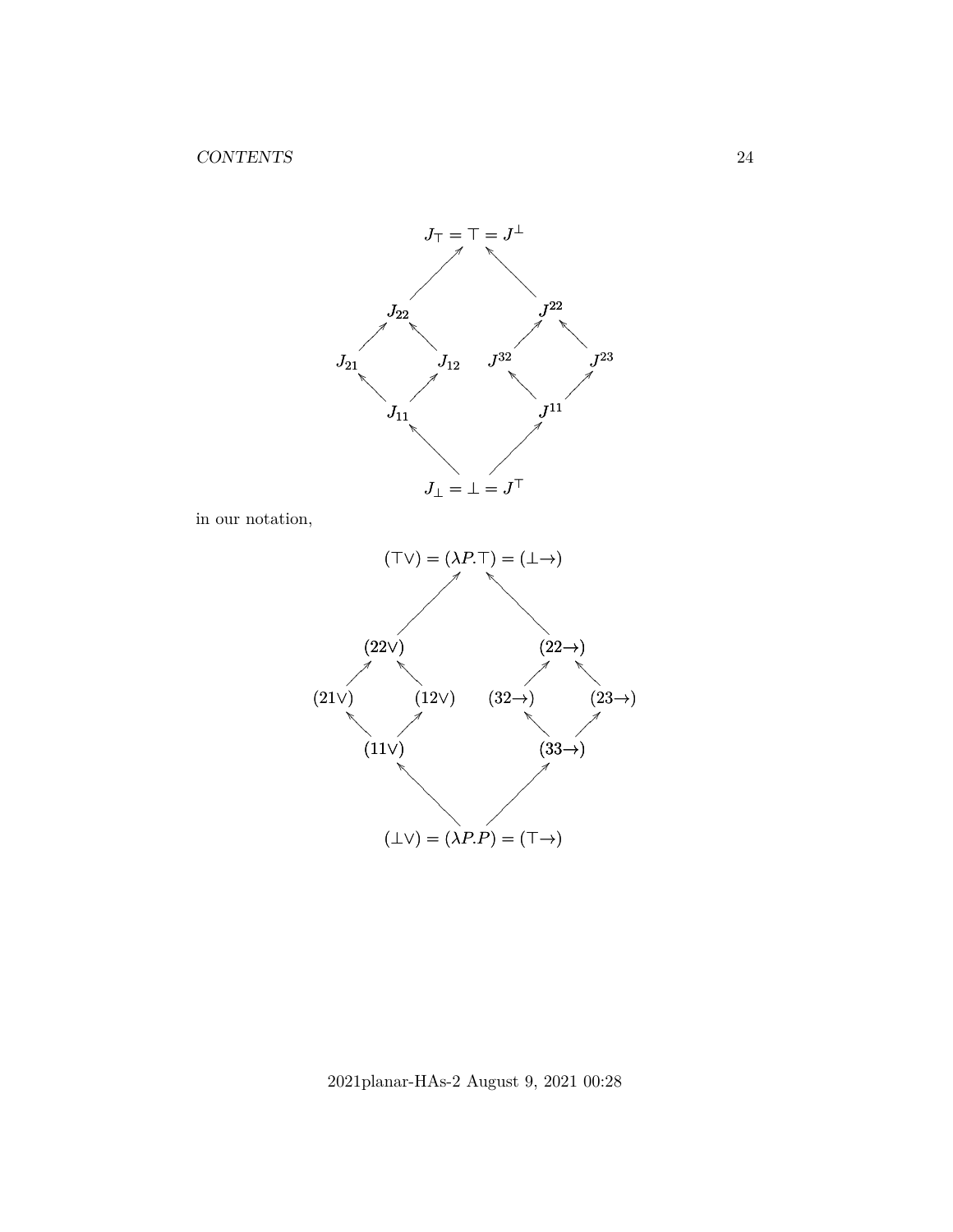and drawing the polynomial J-operators as in sec[.6:](#page-18-0)



### <span id="page-24-0"></span>**6.3 All slash-operators are polynomial**

Here is an easy way to see that all slashings — i.e., J-operators on ZHAs — are polynomial. Every slashing  $J$  has only a finite number of cuts; call them  $J_1, \ldots, J_n$ . For example:



Each cut  $J_i$  divides the ZHA into an upper region and a lower region, and  $J_i(00)$  yields the top element of the lower region. Also,  $(\rightarrow \rightarrow J_i(00))$  is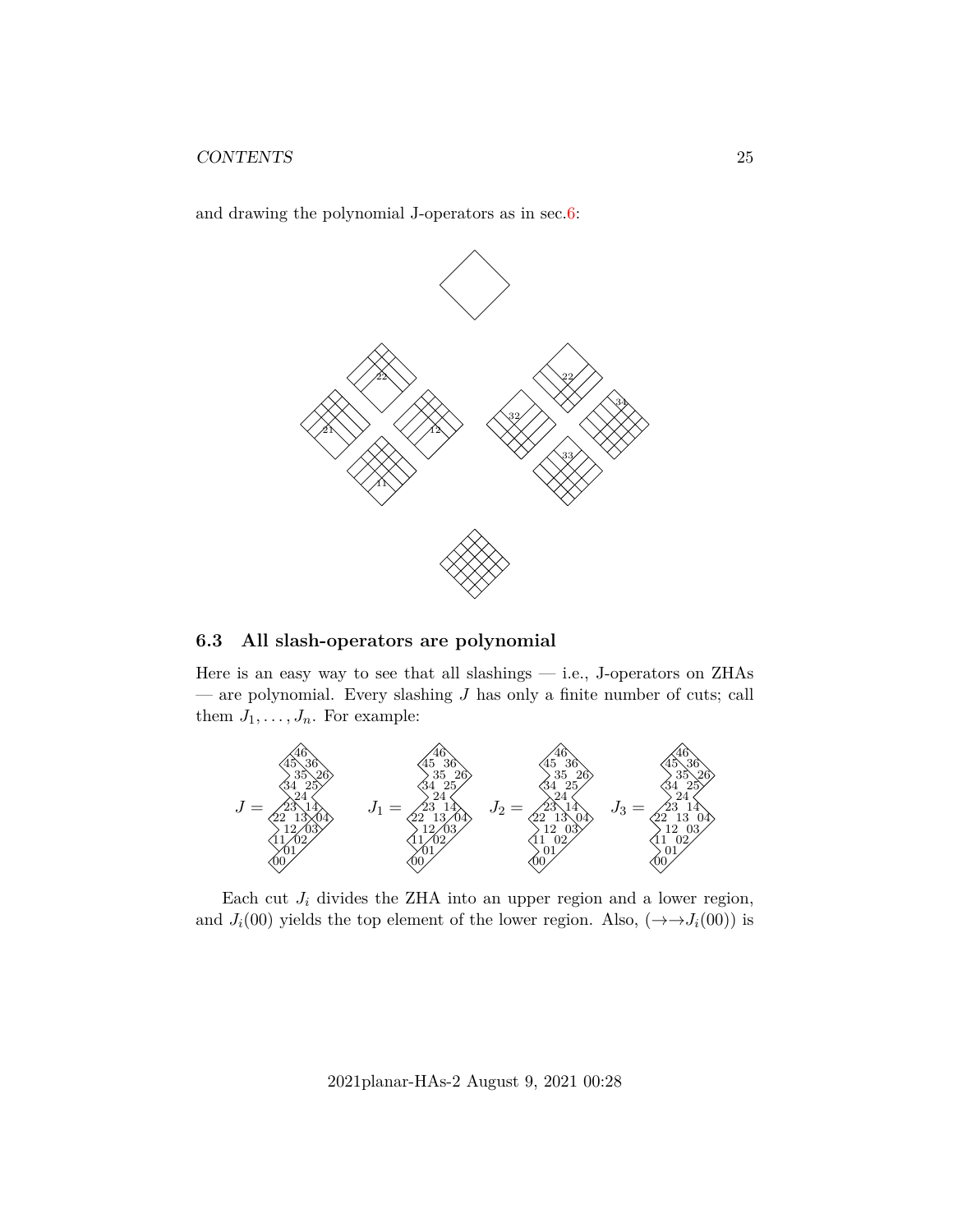a polynomial way of expressing that cut:



The conjunction of these '( $\rightarrow \rightarrow J_i(00)$ )'s yields the original slashing:

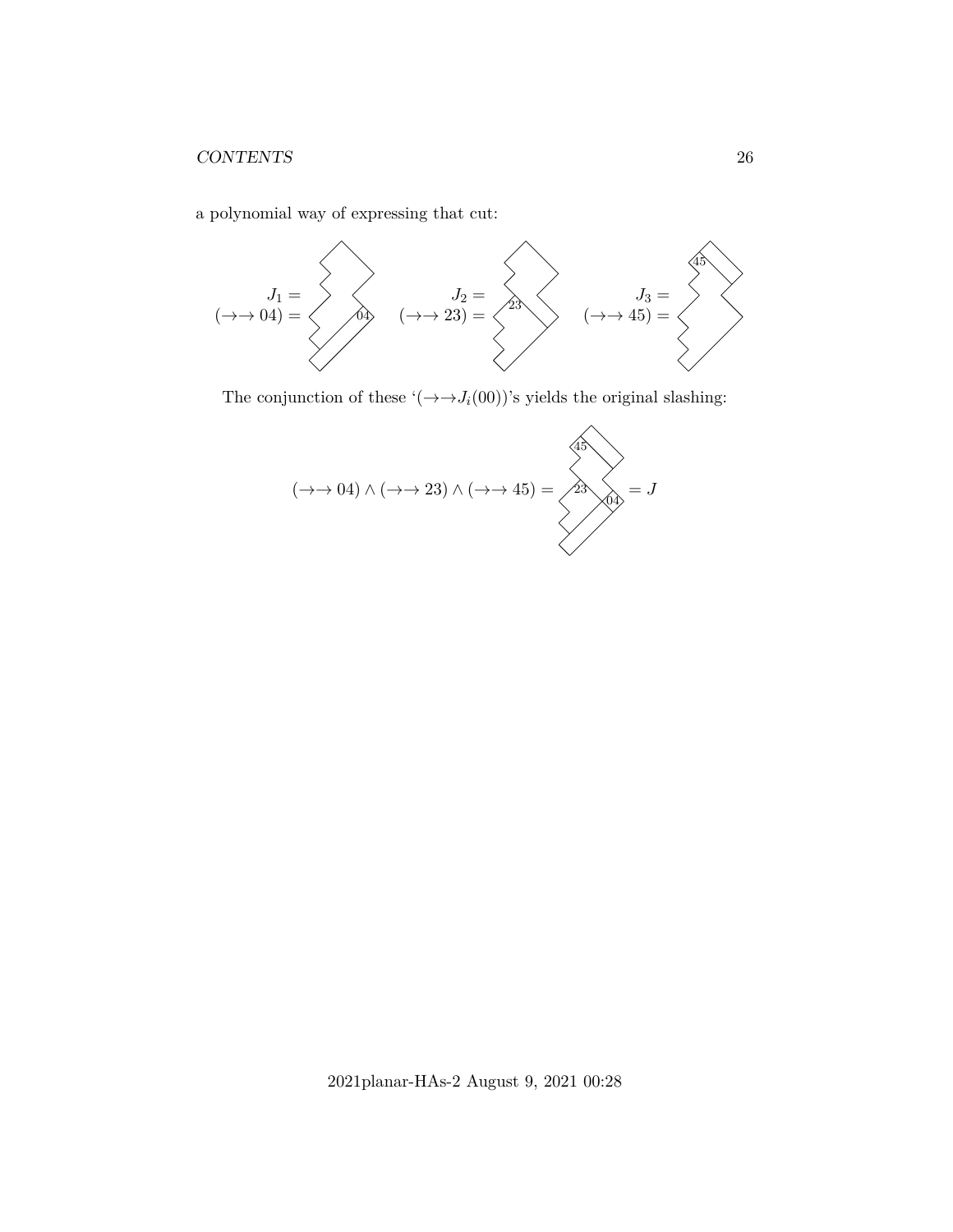### <span id="page-26-0"></span>**7 Toposes**

Everything from here onwards will be rewritten!

### <span id="page-26-1"></span>**7.1 Some bijections**

### <span id="page-26-2"></span>**7.2 A particular case**

[TODO: rewrite everything from this point onwards]

Fix a 2-column graph  $(P, A)$ , and let **D** be the DAG  $(P, A)$  regarded as a posetal category. Let  $\mathbf E$  be the topos  $\mathbf{Set}^{\mathbf{D}}$ , and let  $H$  be the (planar) Heyting Algebra of truth-values of **E**:  $H = \text{CanSub}(1_{\text{E}})$ . From here on **D**, E, and H will be our default 2CG, our default topos, and our default ZHA. Let's take this idea of "defaults" a bit further.



In sections [2](#page-8-0)[–4](#page-12-0) we saw a bijection that converts each set of question marks Q to a J-operator  $(\cdot)^*$  and vice-versa. The theorem C4 of [\[Lin14\]](#page-31-6) defines a bijection that converts every J-operator  $(\cdot)^*$  to a subset  $\mathcal{Y} \subset \mathcal{D}_0$ and vice-versa, and another bijection that converts each  $\mathcal{Y} \subset \mathcal{D}_0$  to a Grothendieck topology J in  $\textbf{Set}^{\textbf{D}}$ . Section V.4 of [\[LM92\]](#page-31-7) how to convert each  $J$  to a Lawvere-Tierney topology  $j$  and vice-versa, and [\[McL92\]](#page-31-8) and [\[Och20\]](#page-31-3) show how to convert each j to a closure operator  $\overline{(\cdot)}$  and vice-versa. Let's refer to the operations that perform the conversions as  $(Q \mapsto (\cdot)^*)$ ,  $((.)^* \mapsto Q)$ , and so on; for example,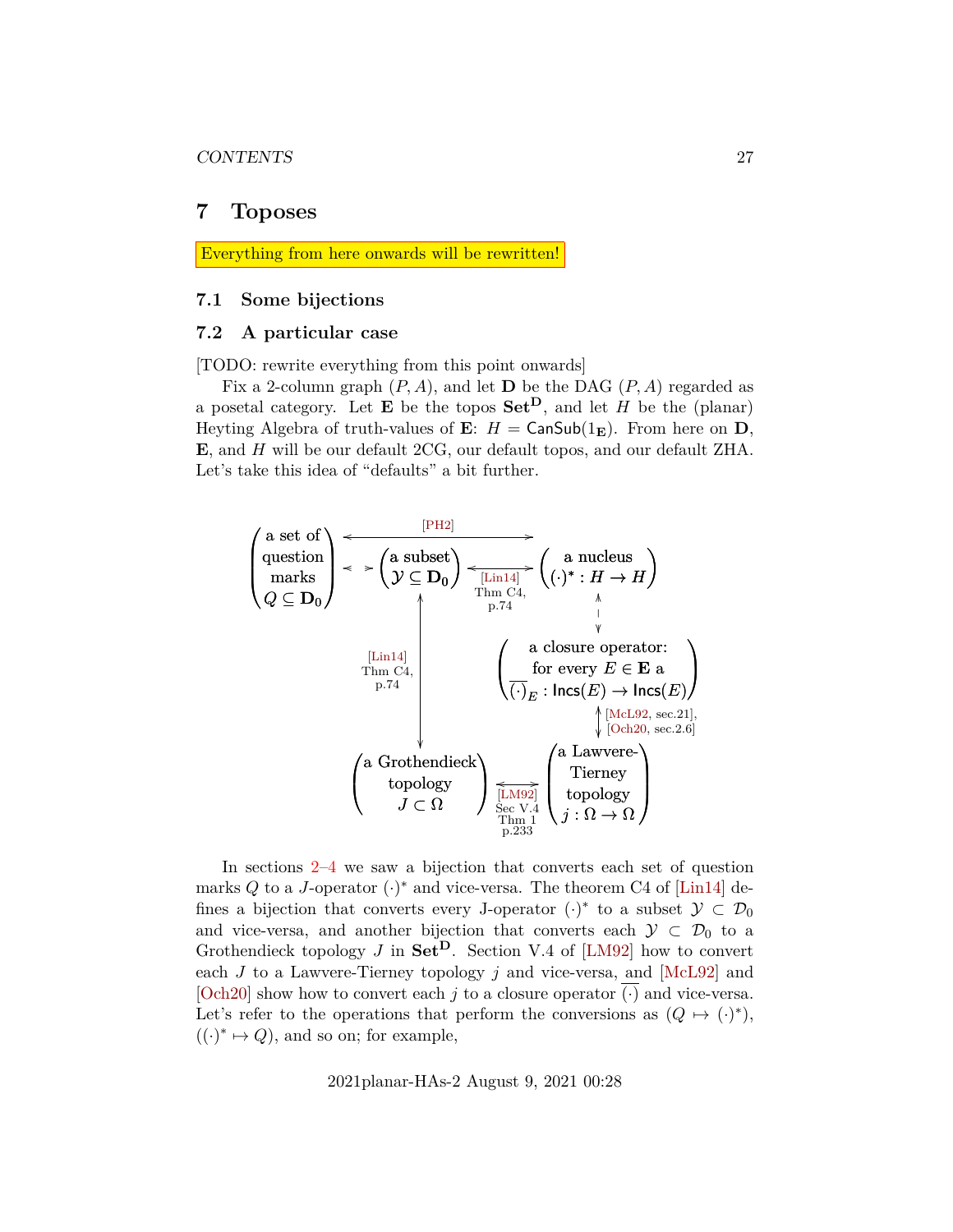$$
\begin{array}{rcl}\n(\mathcal{Y} \mapsto J) & = & \lambda \mathcal{Y} \subset \mathbf{D}_0. \ \lambda u \in \mathbf{D}_0. \ \{ \mathcal{S} \in \Omega(u) \mid \mathcal{Y} \cap \downarrow u \subset \mathcal{S} \} \\
(J \mapsto \mathcal{Y}) & = & \lambda J \in \mathsf{GrTops}(\mathbf{E}). \ \{ u \in \mathbf{D}_0 \mid J(u) = \{\downarrow u\} \}\n\end{array}
$$

This means that once we've chosen a value for  $Q$ , or for  $(·)$ <sup>\*</sup>,  $\mathcal{Y}, J$ ,  $j$ , or  $(\cdot)$  the default values for the other ones become automatically determined. Here is an example. If we choose  $Q$  as in the top left below we get this:



Note that I have dropped the  $\overline{(\cdot)}$  from the diagram. This is because I don't have (yet) a good way to draw closure operators.

This diagram — of a particular case! — suggests that the points in  $\mathcal Y$ are exactly the points of  $Q$  without question marks, and that each  $j(u)$ :  $\Omega(u) \to \Omega(u)$  is the slashing  $(\cdot)^*$  restricted to  $\downarrow u$ , or, more precisely, that  $j(u)(v) = v^* \wedge u$ . If we remake that diagram for the other 63 'Q's, we see that this still holds. If we do the same for some other  $2\text{CGs}$  and for all ' $Q$ 's in them, we will see that the same patterns still hold — but there infinitely many 2CGs. We can obtain direct proofs that the ' $\mathcal{Y}'$ 's are always the points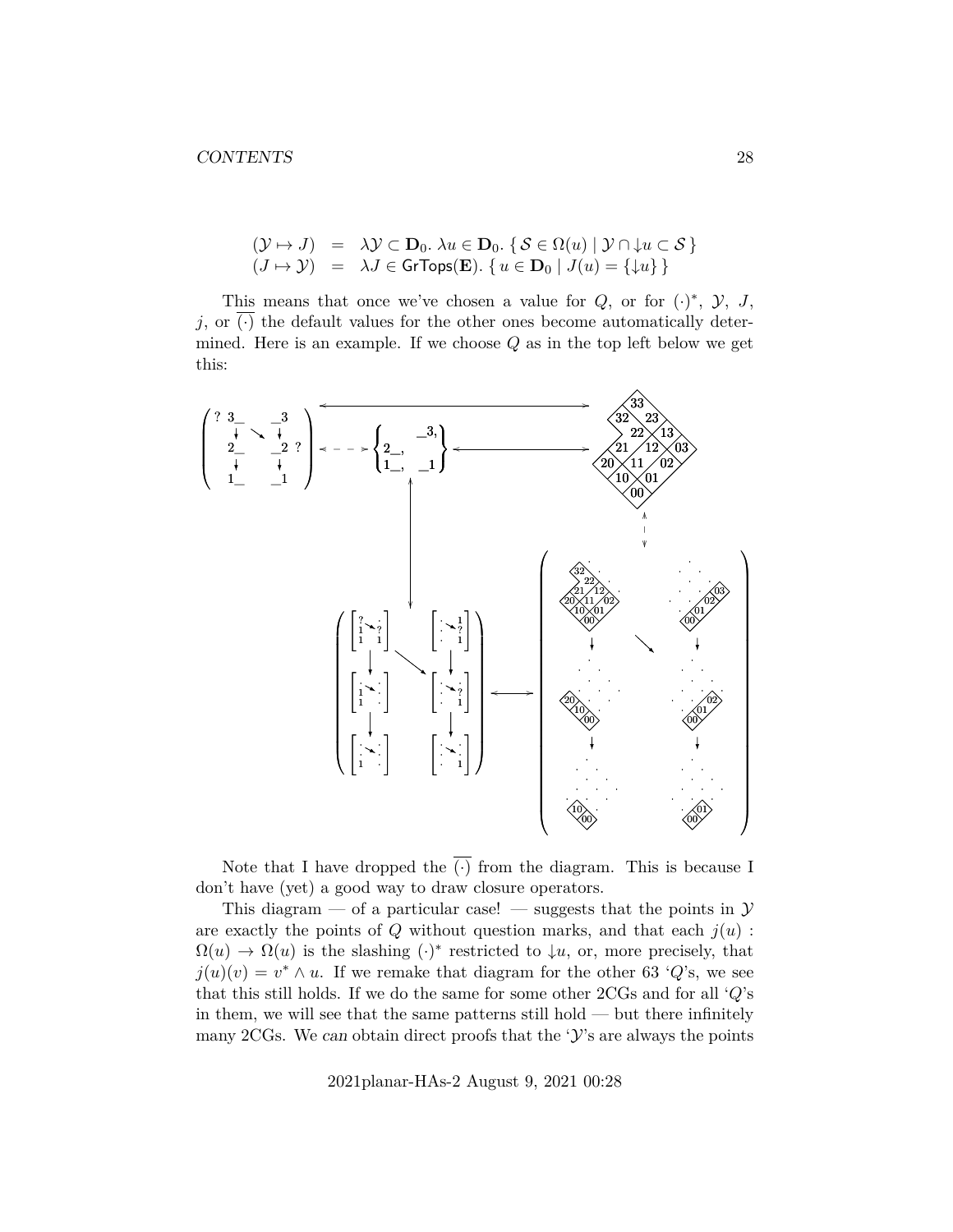of  $\mathbf{D}_0$  without question marks, and that the '( $\cdot$ )<sup>\*</sup>'s are exactly the slashings and that the 'j's are obtained by restricting the ' $(\cdot)$ <sup>\*</sup>'s, but some calculations may be hairy.

Remember that we are looking for "visual intuition" on what are the  $\mathcal{L}(\cdot)^*$ 's and their associates j's and J. Are these fully formalized proofs really necessary? Answer: not if we formalize "visual intuition" in the way that we do in the next section.

$$
(\cdot)^* := \lambda \mathcal{S} \in H. \bigcup \{ \mathcal{R} \in H \mid \mathcal{R} \cap \mathcal{Y} = \mathcal{S} \cap \mathcal{Y} \}
$$
\n
$$
\mathcal{Y} := \{ u \in \mathbf{D}_0 \mid \downarrow \neg u \in H^* \}
$$
\n
$$
= \{ u \in \mathbf{D}_0 \mid (\downarrow \neg u)^* = \downarrow \neg u \}
$$
\n
$$
= \{ u \in \mathbf{D}_0 \mid (\downarrow u) \{ u \} \}^* = (\downarrow u) \{ u \} \}
$$
\n
$$
\mathcal{Y} := \lambda u \in \mathbf{D}_0. \{ \mathcal{S} \in \Omega(u) \mid (\mathcal{Y} \cap \downarrow u) \subseteq \mathcal{S} \}
$$
\n
$$
\mathcal{Y} := \{ u \in \mathbf{D}_0 \mid J(u) = \{ \downarrow u \} \}
$$
\n
$$
\mathcal{J} := \lambda u \in \mathbf{D}_0. \{ \mathcal{S} \in \Omega(u) \mid \downarrow u = \mathcal{S}^* \cap \downarrow u \}
$$
\n
$$
= \lambda u \in \mathbf{D}_0. \{ \mathcal{S} \in \Omega(u) \mid \downarrow u \in \mathcal{S}^* \}
$$
\n
$$
= \lambda u \in \mathbf{D}_0. \{ \mathcal{S} \in \Omega(u) \mid u \in \mathcal{S}^* \}
$$
\n
$$
(\cdot)^* := \lambda \mathcal{S} \in H. \{ u \in \mathbf{D}_0 \mid \mathcal{S} \cap \downarrow u \in J(u) \}
$$
\n
$$
\mathcal{Y} := \lambda u \in \mathbf{D}_0. \lambda \mathcal{S} \in \Omega(u). \text{CST}(\{ v \in \downarrow u \mid \Omega \left( \frac{u}{v} \right) (\mathcal{S}) \in J(v) \})
$$
\n
$$
= \lambda u \in \mathbf{D}_0. \lambda \mathcal{S} \in \Omega(u). \text{CST}(\{ v \in \downarrow u \mid \mathcal{S} \cap \downarrow v \in J(v) \})
$$
\n
$$
\mathcal{Y} := \lambda u \in \mathbf{D}_0. \{ \mathcal{S} \in \Omega(u) \mid J(u) (\mathcal{S}) = \top(u)(
$$

Hypotheses: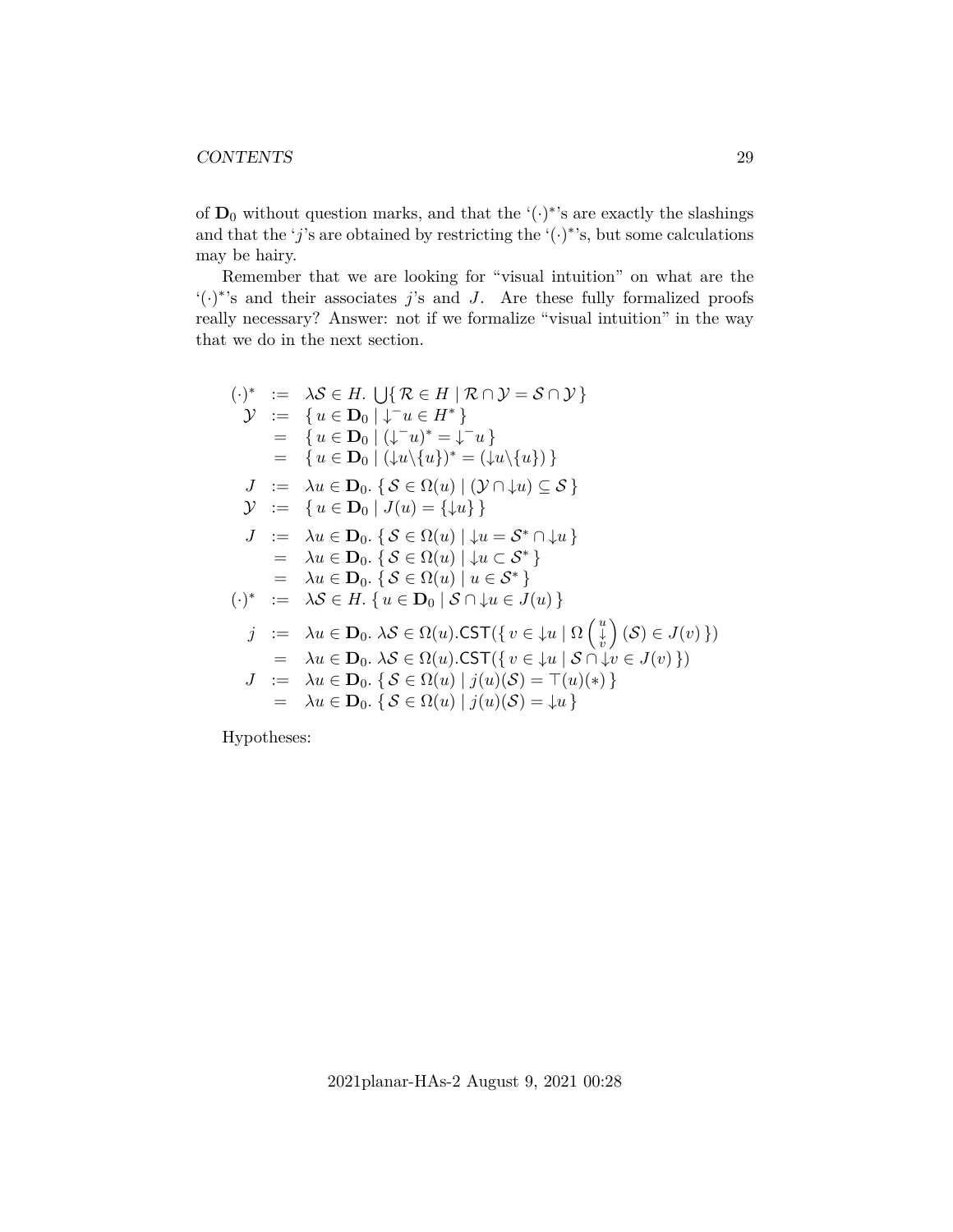$$
J(u) := \{ S \in \Omega(u) | S^* \cap \{u = u\} \}
$$
  
\n
$$
j(u)(S) := S^* \cap \{u\}
$$
  
\n
$$
u \in Q := ?
$$
  
\n
$$
J_j(p) = \{ S \in D(\{p\} : p \in j(S) \}
$$
  
\n
$$
J_j(u) = \{ S \in \Omega(u) : u \in j(S) \}
$$
  
\n
$$
J(u) = \{ S \in \Omega(u) : u \in S^* \}
$$
  
\n
$$
= \{ S \in \Omega(u) : \{u \in S^* \}
$$
  
\n
$$
= \{ S \in \Omega(u) : \{u = S^* \cap \{u\} \}
$$
  
\n
$$
J := \lambda u \in \mathbf{D}_0. \{ S \in \Omega(u) | \{u = S^* \cap \{u\} \}
$$
  
\n
$$
= \lambda u \in \mathbf{D}_0. \{ S \in \Omega(u) | u \in S^* \}
$$
  
\n
$$
= \lambda u \in \mathbf{D}_0. \{ S \in \Omega(u) | u \in S^* \}
$$
  
\n
$$
jJ(A) = \{ p \in P : A \cap \{ p \in J(p) \}
$$
  
\n
$$
S^* = \{ u \in \mathbf{D}_0 | S \cap \{ u \in J(u) \}
$$
  
\n
$$
(\cdot)^* = \lambda S \in H. \{ u \in \mathbf{D}_0 | S \cap \{ u \in J(u) \}
$$

# <span id="page-29-0"></span>**8 Visual intuition**

This is an excerpt from a long blog post by Kevin Buzzard([\[Buz21\]](#page-31-10)):

### **Mathematicians think in pictures**

I have a picture of the real numbers in my head. It's a straight line. This picture provides a great intuition as to how the real numbers work. I also have a picture of what the graph of a differentiable function looks like. It's a wobbly line with no kinks in. This is by no means a perfect picture, but it will do in many cases. For example: If someone asked me to prove or disprove the existence of a strictly increasing infinitely differentiable function  $f : \mathbb{R} \to \mathbb{R}$  such that  $f'(37) = 0$  and  $f''(37) < 0$  then I would start by considering a picture of a graph of a strictly increasing function (monotonically increasing as we move from left to right), and a second picture of a function whose derivative at  $x = 37$ is zero and whose second derivative is negative (a function with a local maximum). I then note that there are features in these pictures which make them incompatible with each other. Working with these pictures in mind, I can now follow my intuition and write down on paper a picture-free proof that such a function cannot exist, and this proof would be acceptable as a model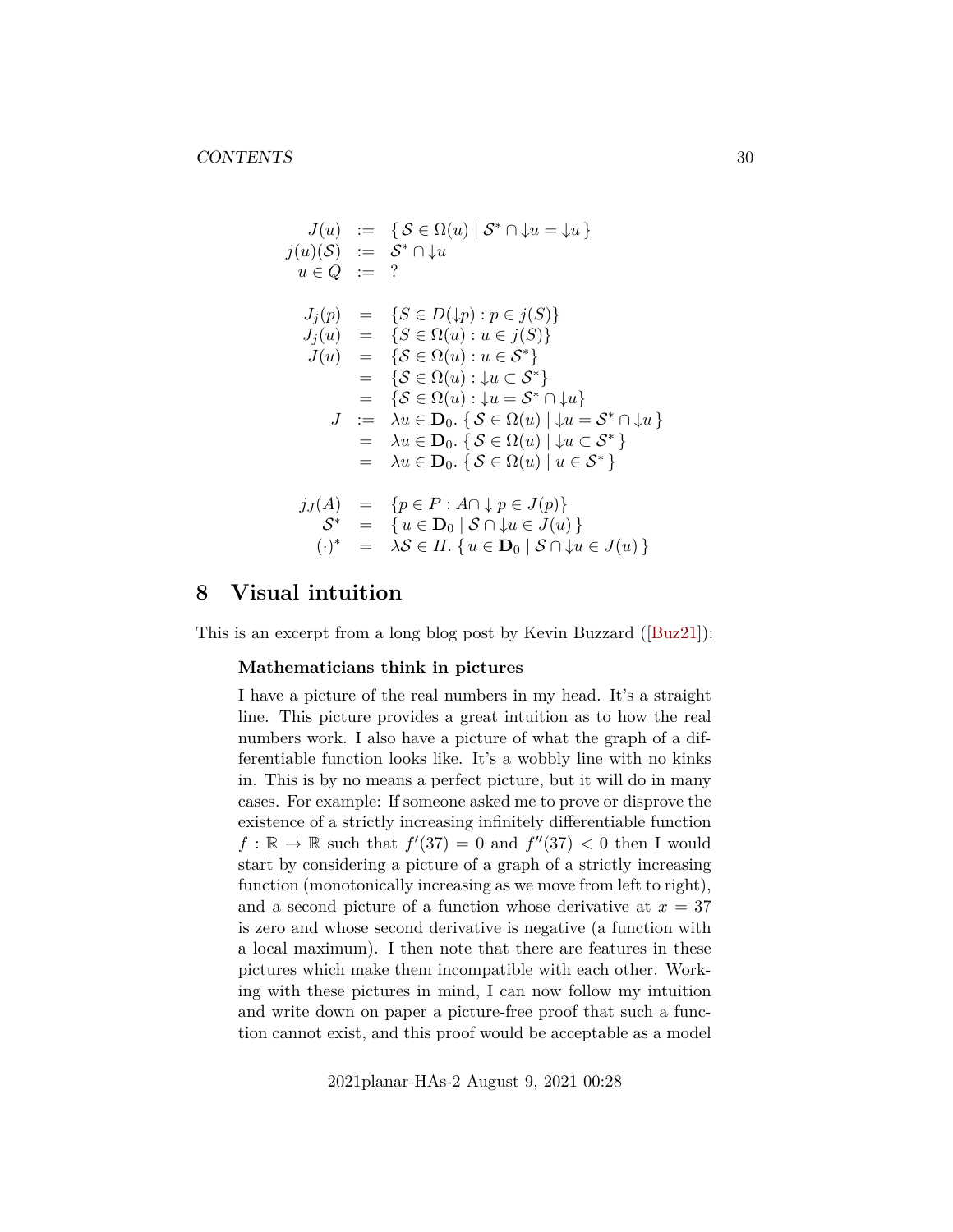solution to an exam question. My perception is that other working mathematicians have the same pictures in their head when presented with the same problem, and would go through roughly the same process if they were asked to write down a sketch proof of this theorem.

Fulano talks of starting from visual intuition, and from that producing conjectures and formal proofs; in sections 1 to 6 we developed visual intuition for a well-known part of basic Topos Theory. How can we put these two things in the same framework.